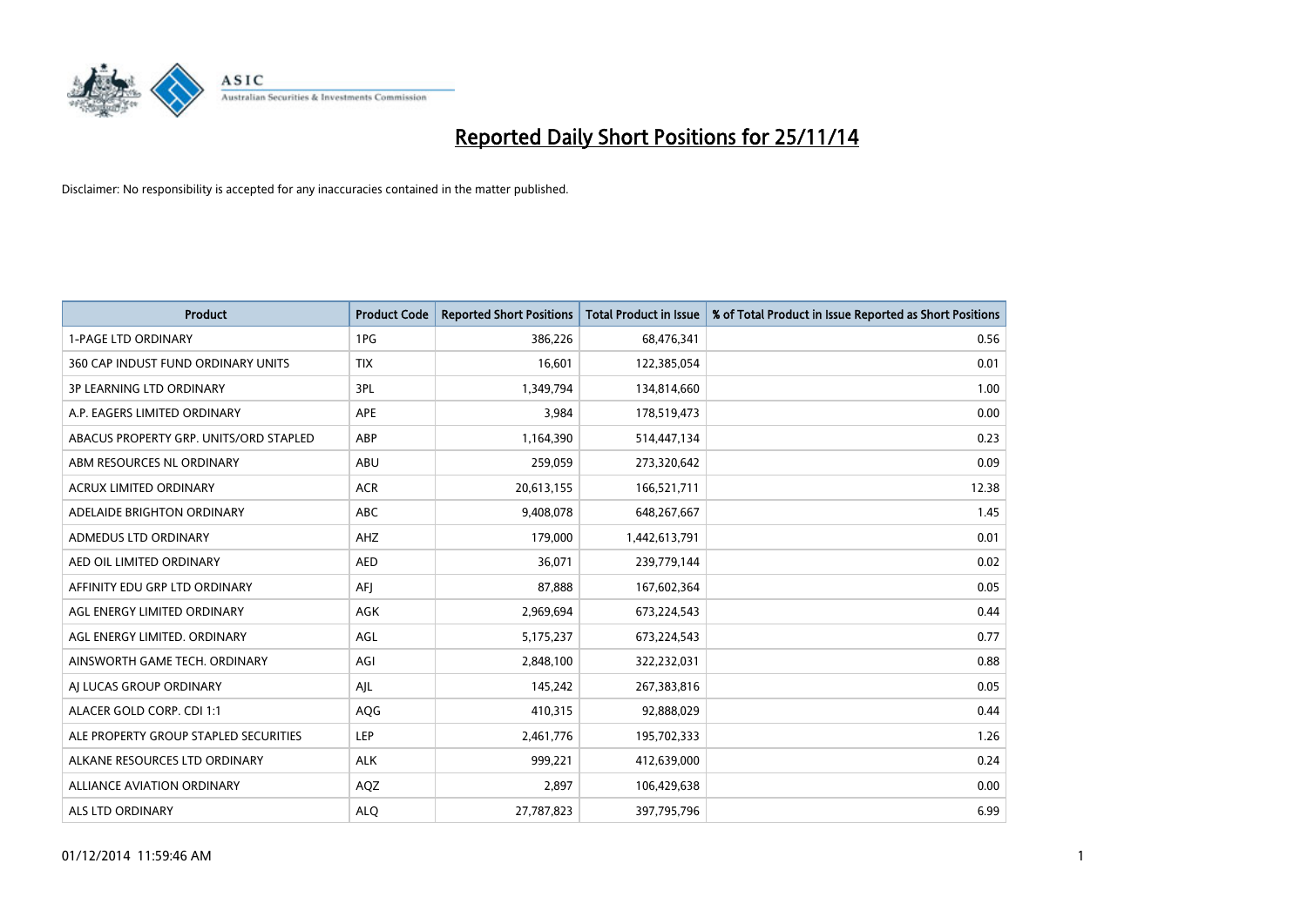

| <b>Product</b>                          | <b>Product Code</b> | <b>Reported Short Positions</b> | <b>Total Product in Issue</b> | % of Total Product in Issue Reported as Short Positions |
|-----------------------------------------|---------------------|---------------------------------|-------------------------------|---------------------------------------------------------|
| ALTIUM LIMITED ORDINARY                 | <b>ALU</b>          | 133,681                         | 129,272,762                   | 0.10                                                    |
| ALUMINA LIMITED ORDINARY                | AWC                 | 38,070,824                      | 2,806,225,615                 | 1.36                                                    |
| AMALGAMATED HOLDINGS ORDINARY           | AHD                 | 22,341                          | 157,911,826                   | 0.01                                                    |
| AMCOM TELECOMM. ORDINARY                | AMM                 | 5,672,519                       | 266,399,148                   | 2.13                                                    |
| AMCOR LIMITED ORDINARY                  | AMC                 | 9,007,125                       | 1,206,684,923                 | 0.75                                                    |
| AMP LIMITED ORDINARY                    | AMP                 | 13,729,818                      | 2,957,737,964                 | 0.46                                                    |
| ANSELL LIMITED ORDINARY                 | <b>ANN</b>          | 6,226,626                       | 153,139,924                   | 4.07                                                    |
| ANTARES ENERGY LTD ORDINARY             | AZZ                 | 601,060                         | 255,000,000                   | 0.24                                                    |
| ANZ BANKING GRP LTD ORDINARY            | ANZ                 | 13,063,280                      | 2,756,627,771                 | 0.47                                                    |
| APA GROUP STAPLED SECURITIES            | <b>APA</b>          | 13,172,997                      | 835,750,807                   | 1.58                                                    |
| APN NEWS & MEDIA ORDINARY               | <b>APN</b>          | 523,243                         | 1,029,041,356                 | 0.05                                                    |
| AQUARIUS PLATINUM. ORDINARY             | AQP                 | 1,597,180                       | 1,465,473,903                 | 0.11                                                    |
| ARAFURA RESOURCE LTD ORDINARY           | ARU                 | 2,000                           | 441,270,644                   | 0.00                                                    |
| ARB CORPORATION ORDINARY                | ARP                 | 958,656                         | 72,505,302                    | 1.32                                                    |
| ARDENT LEISURE GROUP STAPLED SECURITIES | AAD                 | 1,603,181                       | 438,666,245                   | 0.37                                                    |
| ARENA REIT. ORDINARY UNITS              | <b>ARF</b>          | 110,132                         | 211,605,103                   | 0.05                                                    |
| ARISTOCRAT LEISURE ORDINARY             | ALL                 | 902,525                         | 630,022,253                   | 0.14                                                    |
| ARRIUM LTD ORDINARY                     | ARI                 | 77,873,422                      | 2,937,293,755                 | 2.65                                                    |
| ASALEO CARE LIMITED ORDINARY            | AHY                 | 7,040,291                       | 603,469,434                   | 1.17                                                    |
| ASCIANO LIMITED ORDINARY                | <b>AIO</b>          | 3,883,007                       | 975,385,664                   | 0.40                                                    |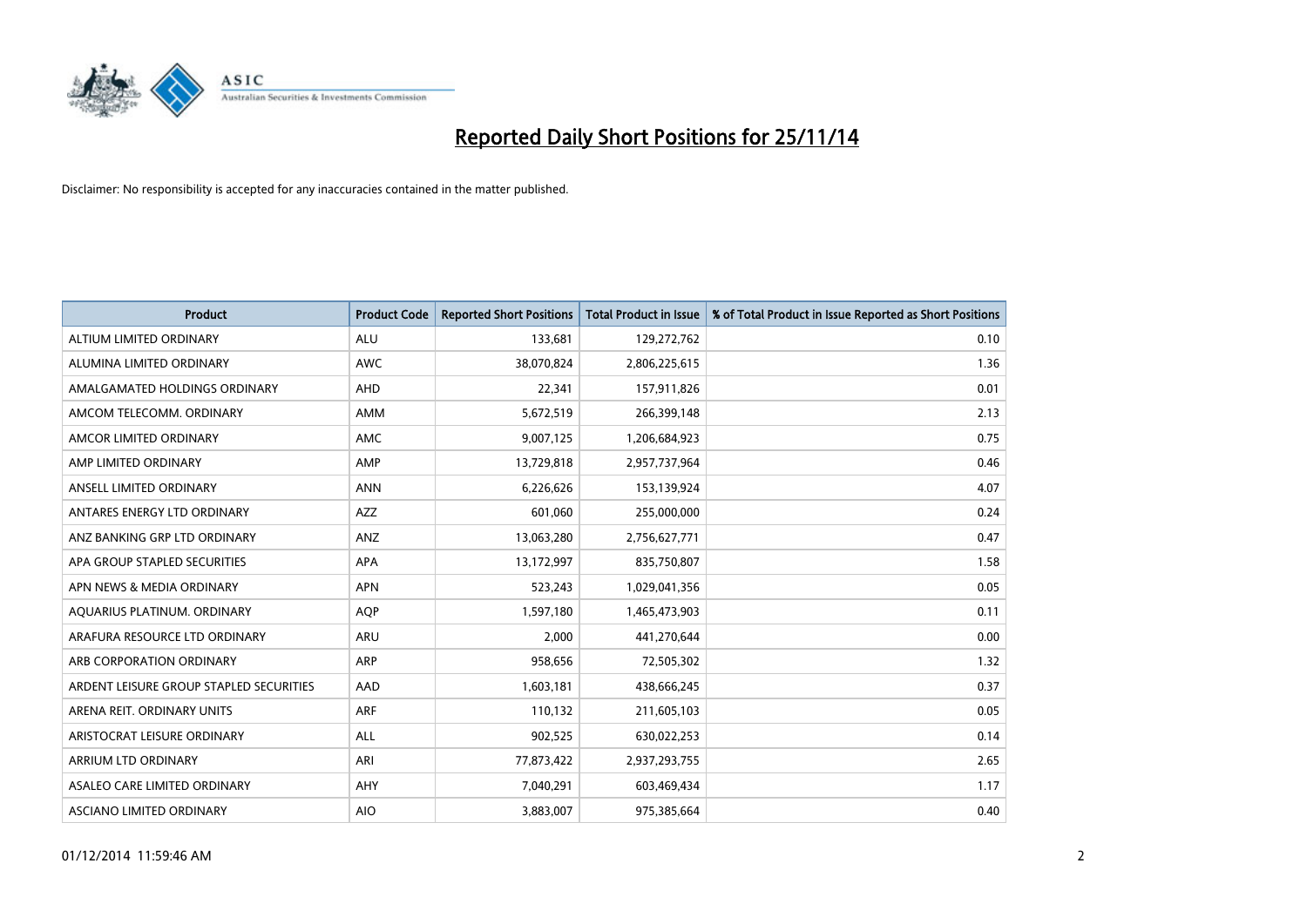

| <b>Product</b>                            | <b>Product Code</b> | <b>Reported Short Positions</b> | <b>Total Product in Issue</b> | % of Total Product in Issue Reported as Short Positions |
|-------------------------------------------|---------------------|---------------------------------|-------------------------------|---------------------------------------------------------|
| ASHLEY SERVICES GRP ORDINARY              | <b>ASH</b>          | 222,411                         | 150,000,000                   | 0.15                                                    |
| ASPEN GROUP ORD/UNITS STAPLED             | <b>APZ</b>          | 144,185                         | 113,183,450                   | 0.13                                                    |
| ASPIRE MINING LTD ORDINARY                | AKM                 | 3,000,001                       | 703,463,306                   | 0.43                                                    |
| ASTRO JAP PROP GROUP STAPLED US PROHIBIT. | AJA                 | 113,581                         | 67,197,388                    | 0.17                                                    |
| ASX LIMITED ORDINARY                      | ASX                 | 5,436,393                       | 193,595,162                   | 2.81                                                    |
| ATLAS IRON LIMITED ORDINARY               | <b>AGO</b>          | 115,399,866                     | 919,475,619                   | 12.55                                                   |
| ATRUM COAL NL ORDINARY                    | <b>ATU</b>          | 87,245                          | 170,142,959                   | 0.05                                                    |
| AUCKLAND INTERNATION ORDINARY             | AIA                 | 54,126                          | 1,190,484,097                 | 0.00                                                    |
| AURIZON HOLDINGS LTD ORDINARY             | AZJ                 | 3,472,720                       | 2,137,284,503                 | 0.16                                                    |
| AUSDRILL LIMITED ORDINARY                 | <b>ASL</b>          | 20,260,672                      | 312,277,224                   | 6.49                                                    |
| AUSENCO LIMITED ORDINARY                  | AAX                 | 917,043                         | 168,449,799                   | 0.54                                                    |
| AUSNET SERVICES STAPLED SECURITIES        | <b>AST</b>          | 56,821,753                      | 3,425,244,162                 | 1.66                                                    |
| AUST INDUSTRIAL REIT UNIT                 | ANI                 | 138,406                         | 96,288,031                    | 0.14                                                    |
| <b>AUSTAL LIMITED ORDINARY</b>            | ASB                 | 708,364                         | 346,772,567                   | 0.20                                                    |
| AUSTBROKERS HOLDINGS ORDINARY             | <b>AUB</b>          | 72,490                          | 61,712,763                    | 0.12                                                    |
| AUSTEX OIL LIMITED ORDINARY               | <b>AOK</b>          | 52,000                          | 558,571,402                   | 0.01                                                    |
| AUSTIN ENGINEERING ORDINARY               | ANG                 | 752,171                         | 84,274,004                    | 0.89                                                    |
| AUSTRALIAN AGRICULT, ORDINARY             | AAC                 | 6,888,086                       | 532,474,721                   | 1.29                                                    |
| AUSTRALIAN PHARM, ORDINARY                | API                 | 10,536,428                      | 488,115,883                   | 2.16                                                    |
| AUTOMOTIVE HOLDINGS ORDINARY              | <b>AHE</b>          | 3,078,853                       | 306,437,941                   | 1.00                                                    |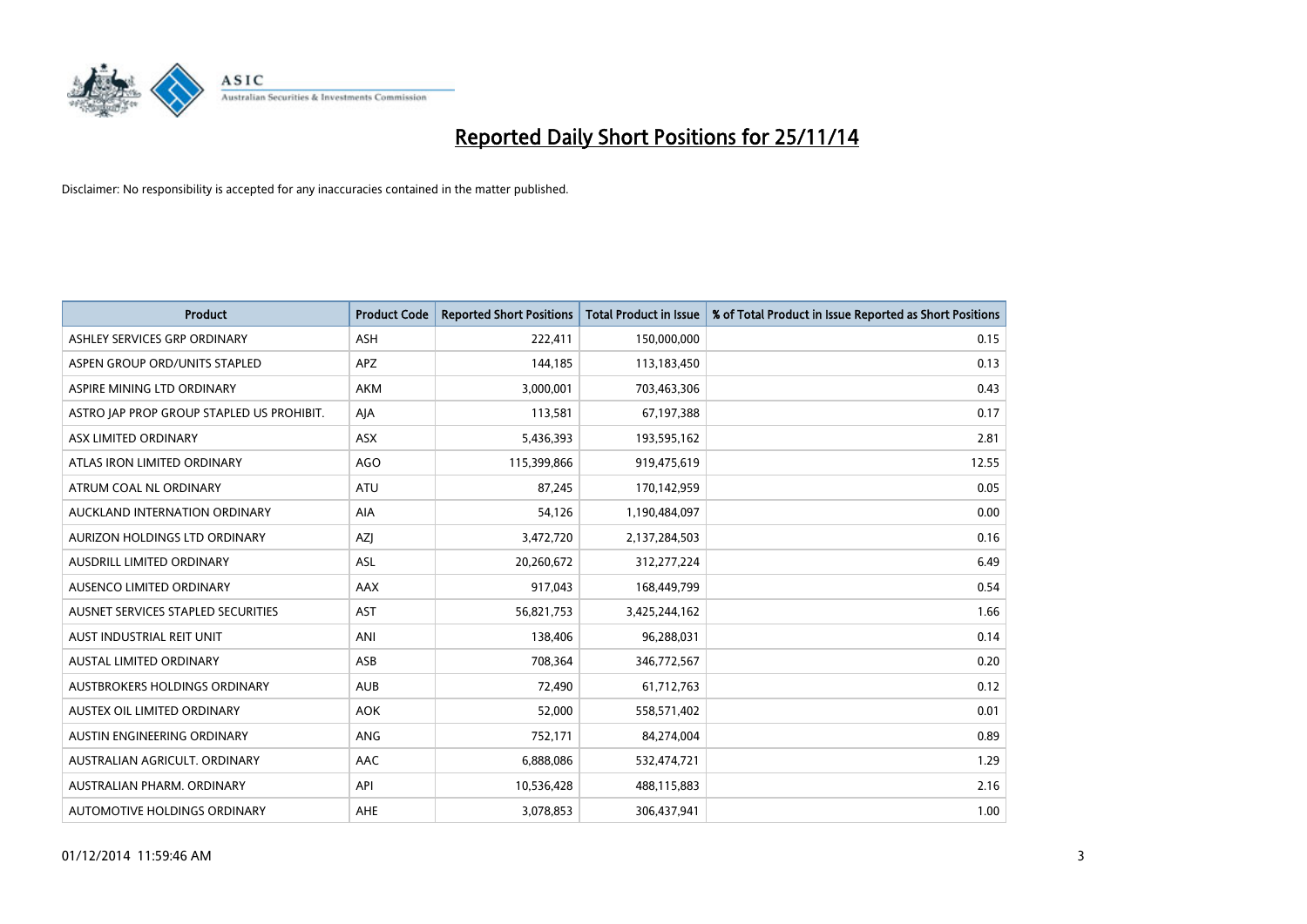

| <b>Product</b>                       | <b>Product Code</b> | <b>Reported Short Positions</b> | <b>Total Product in Issue</b> | % of Total Product in Issue Reported as Short Positions |
|--------------------------------------|---------------------|---------------------------------|-------------------------------|---------------------------------------------------------|
| AVANCO RESOURCES LTD ORDINARY        | AVB                 | 3,235,605                       | 1,661,675,855                 | 0.19                                                    |
| AVEO GROUP STAPLED SECURITIES        | AOG                 | 3,263,776                       | 499,536,460                   | 0.65                                                    |
| AWE LIMITED ORDINARY                 | <b>AWE</b>          | 3,016,476                       | 525,861,050                   | 0.57                                                    |
| AZONTO PET LTD ORDINARY              | APY                 | 1                               | 1,159,375,100                 | 0.00                                                    |
| AZUMAH RESOURCES ORDINARY            | AZM                 | 1                               | 389,316,919                   | 0.00                                                    |
| <b>BANDANNA ENERGY ORDINARY</b>      | <b>BND</b>          | 17,540,654                      | 528,481,199                   | 3.32                                                    |
| BANK OF QUEENSLAND. ORDINARY         | <b>BOO</b>          | 1,670,396                       | 363,416,835                   | 0.46                                                    |
| <b>BASE RES LIMITED ORDINARY</b>     | <b>BSE</b>          | 5,501,878                       | 563,902,771                   | 0.98                                                    |
| <b>BATHURST RES LTD. ORDINARY</b>    | <b>BRL</b>          | 300,729                         | 947,828,434                   | 0.03                                                    |
| <b>BC IRON LIMITED ORDINARY</b>      | <b>BCI</b>          | 17,272,720                      | 196,196,992                   | 8.80                                                    |
| BEACH ENERGY LIMITED ORDINARY        | <b>BPT</b>          | 7,679,628                       | 1,297,496,886                 | 0.59                                                    |
| BEADELL RESOURCE LTD ORDINARY        | <b>BDR</b>          | 54,786,427                      | 798,657,280                   | 6.86                                                    |
| <b>BEGA CHEESE LTD ORDINARY</b>      | <b>BGA</b>          | 2,792,393                       | 152,602,945                   | 1.83                                                    |
| BENDIGO AND ADELAIDE ORDINARY        | <b>BEN</b>          | 16,756,091                      | 450,904,075                   | 3.72                                                    |
| BENITEC BIOPHARMA ORDINARY           | <b>BLT</b>          | 7,469                           | 115,218,993                   | 0.01                                                    |
| BERKELEY RESOURCES ORDINARY          | <b>BKY</b>          | 77,000                          | 180,361,323                   | 0.04                                                    |
| BETASHARESCASHETF ETF UNITS          | AAA                 | 700                             | 12,958,172                    | 0.01                                                    |
| <b>BHP BILLITON LIMITED ORDINARY</b> | <b>BHP</b>          | 11,258,514                      | 3,211,691,105                 | 0.35                                                    |
| <b>BIGAIR GROUP LIMITED ORDINARY</b> | <b>BGL</b>          | 77,872                          | 172,872,340                   | 0.05                                                    |
| <b>BILLABONG ORDINARY</b>            | <b>BBG</b>          | 11,562,413                      | 990,370,034                   | 1.17                                                    |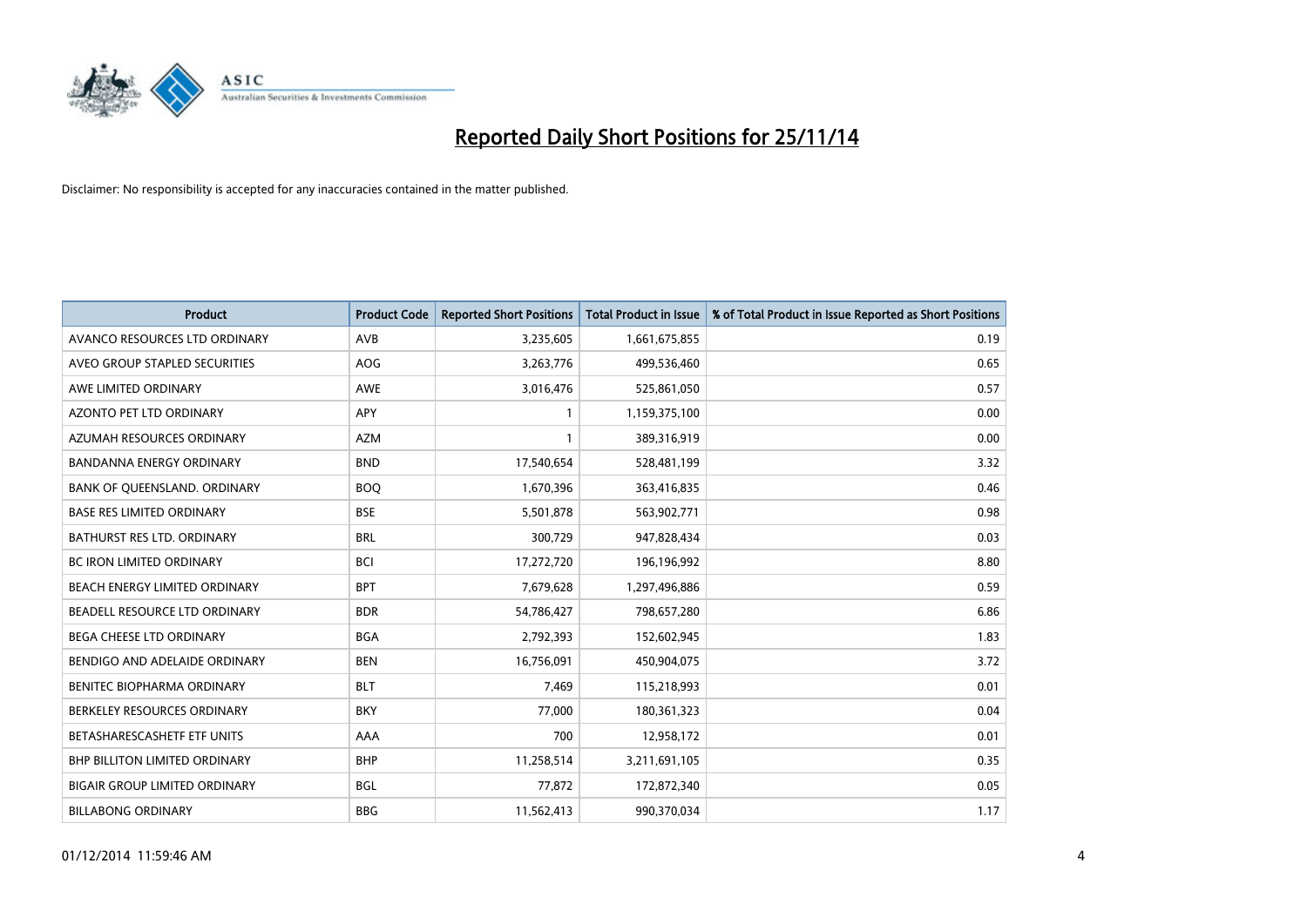

| <b>Product</b>                                | <b>Product Code</b> | <b>Reported Short Positions</b> | <b>Total Product in Issue</b> | % of Total Product in Issue Reported as Short Positions |
|-----------------------------------------------|---------------------|---------------------------------|-------------------------------|---------------------------------------------------------|
| <b>BLACKHAM RESOURCES ORDINARY</b>            | <b>BLK</b>          | 842.139                         | 142,902,359                   | 0.59                                                    |
| BLACKMORES LIMITED ORDINARY                   | BKL                 | 12,858                          | 17,224,199                    | 0.07                                                    |
| <b>BLACKTHORN RESOURCES ORD US PROHIBITED</b> | <b>BTR</b>          | 11,369                          | 164,285,950                   | 0.01                                                    |
| <b>BLUESCOPE STEEL LTD ORDINARY</b>           | <b>BSL</b>          | 6,457,096                       | 559,227,871                   | 1.15                                                    |
| <b>BOART LONGYEAR ORDINARY</b>                | <b>BLY</b>          | 20,652,722                      | 502,488,790                   | 4.11                                                    |
| <b>BORAL LIMITED, ORDINARY</b>                | <b>BLD</b>          | 13,293,167                      | 782,736,249                   | 1.70                                                    |
| <b>BRADKEN LIMITED ORDINARY</b>               | <b>BKN</b>          | 7,423,602                       | 171,027,249                   | 4.34                                                    |
| <b>BRAMBLES LIMITED ORDINARY</b>              | <b>BXB</b>          | 3,461,577                       | 1,566,080,641                 | 0.22                                                    |
| <b>BREVILLE GROUP LTD ORDINARY</b>            | <b>BRG</b>          | 4,326,277                       | 130,095,322                   | 3.33                                                    |
| <b>BRICKWORKS LIMITED ORDINARY</b>            | <b>BKW</b>          | 76,654                          | 148,403,478                   | 0.05                                                    |
| BT INVESTMENT MNGMNT ORDINARY                 | <b>BTT</b>          | 60,165                          | 290,699,283                   | 0.02                                                    |
| <b>BURSON GROUP LTD ORDINARY</b>              | <b>BAP</b>          | 1,957,707                       | 163,585,666                   | 1.20                                                    |
| <b>BURU ENERGY ORDINARY</b>                   | <b>BRU</b>          | 17,305,748                      | 339,997,078                   | 5.09                                                    |
| <b>BWP TRUST ORDINARY UNITS</b>               | <b>BWP</b>          | 10,275,756                      | 639,724,826                   | 1.61                                                    |
| <b>CABCHARGE AUSTRALIA ORDINARY</b>           | CAB                 | 8,888,339                       | 120,430,683                   | 7.38                                                    |
| <b>CADENCE CAPITAL ORDINARY</b>               | <b>CDM</b>          | 148,501                         | 199,900,428                   | 0.07                                                    |
| CALTEX AUSTRALIA ORDINARY                     | <b>CTX</b>          | 1,286,209                       | 270,000,000                   | 0.48                                                    |
| CAPE LAMBERT RES LTD ORDINARY                 | <b>CFE</b>          | 280,137                         | 626,686,586                   | 0.04                                                    |
| CAPITOL HEALTH ORDINARY                       | <b>CAJ</b>          | 501,914                         | 431,517,271                   | 0.12                                                    |
| <b>CARBINE RESOURCES ORDINARY</b>             | <b>CRB</b>          | 16,500                          | 140,017,394                   | 0.01                                                    |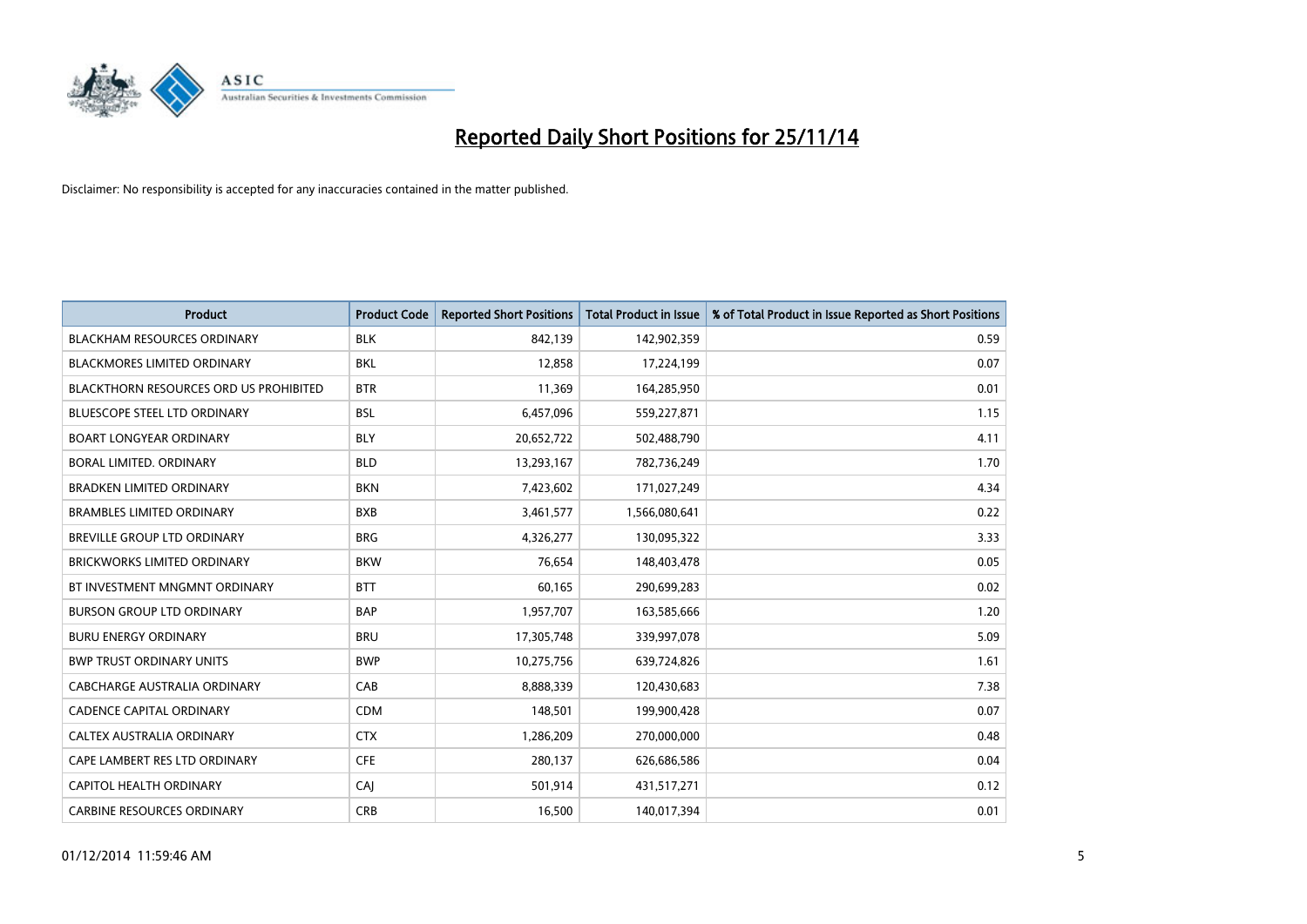

| <b>Product</b>                          | <b>Product Code</b> | <b>Reported Short Positions</b> | <b>Total Product in Issue</b> | % of Total Product in Issue Reported as Short Positions |
|-----------------------------------------|---------------------|---------------------------------|-------------------------------|---------------------------------------------------------|
| <b>CARDNO LIMITED ORDINARY</b>          | CDD                 | 10,210,160                      | 164,362,901                   | 6.21                                                    |
| CARNARVON PETROLEUM ORDINARY            | <b>CVN</b>          | 2,757,537                       | 987,285,369                   | 0.28                                                    |
| CARSALES.COM LTD ORDINARY               | <b>CRZ</b>          | 14,834,988                      | 238,949,885                   | 6.21                                                    |
| <b>CASH CONVERTERS ORDINARY</b>         | CCV                 | 8,163,562                       | 431,476,525                   | 1.89                                                    |
| CEDAR WOODS PROP. ORDINARY              | <b>CWP</b>          | 157,901                         | 78,336,371                    | 0.20                                                    |
| CENTRAL PETROLEUM ORDINARY              | <b>CTP</b>          | 371,121                         | 368,718,957                   | 0.10                                                    |
| CHALLENGER LIMITED ORDINARY             | <b>CGF</b>          | 485,791                         | 569,725,821                   | 0.09                                                    |
| CHANDLER MACLEOD LTD ORDINARY           | <b>CMG</b>          | 279,244                         | 547,985,086                   | 0.05                                                    |
| CHARTER HALL GROUP STAPLED US PROHIBIT. | <b>CHC</b>          | 411,003                         | 355,051,540                   | 0.12                                                    |
| <b>CHARTER HALL RETAIL UNITS</b>        | <b>CQR</b>          | 15,629,618                      | 372,893,153                   | 4.19                                                    |
| <b>CHORUS LIMITED ORDINARY</b>          | <b>CNU</b>          | 92,717                          | 396,369,767                   | 0.02                                                    |
| CLEARVIEW WEALTH LTD ORDINARY           | <b>CVW</b>          | 10,001                          | 578,453,260                   | 0.00                                                    |
| CLINUVEL PHARMACEUT, ORDINARY           | <b>CUV</b>          | 38,261                          | 42,466,435                    | 0.09                                                    |
| COAL OF AFRICA LTD ORDINARY             | <b>CZA</b>          | 426                             | 1,299,368,613                 | 0.00                                                    |
| <b>COALSPUR MINES LTD ORDINARY</b>      | <b>CPL</b>          | 586,921                         | 641,544,455                   | 0.09                                                    |
| COCA-COLA AMATIL ORDINARY               | <b>CCL</b>          | 28,199,953                      | 763,590,249                   | 3.69                                                    |
| COCHLEAR LIMITED ORDINARY               | <b>COH</b>          | 5,728,956                       | 57,081,775                    | 10.04                                                   |
| <b>COCKATOO COAL ORDINARY</b>           | <b>COK</b>          | 167,987                         | 4,560,196,928                 | 0.00                                                    |
| <b>CODAN LIMITED ORDINARY</b>           | <b>CDA</b>          | 225,643                         | 176,969,924                   | 0.13                                                    |
| COFFEY INTERNATIONAL ORDINARY           | <b>COF</b>          | 1,917                           | 255,833,165                   | 0.00                                                    |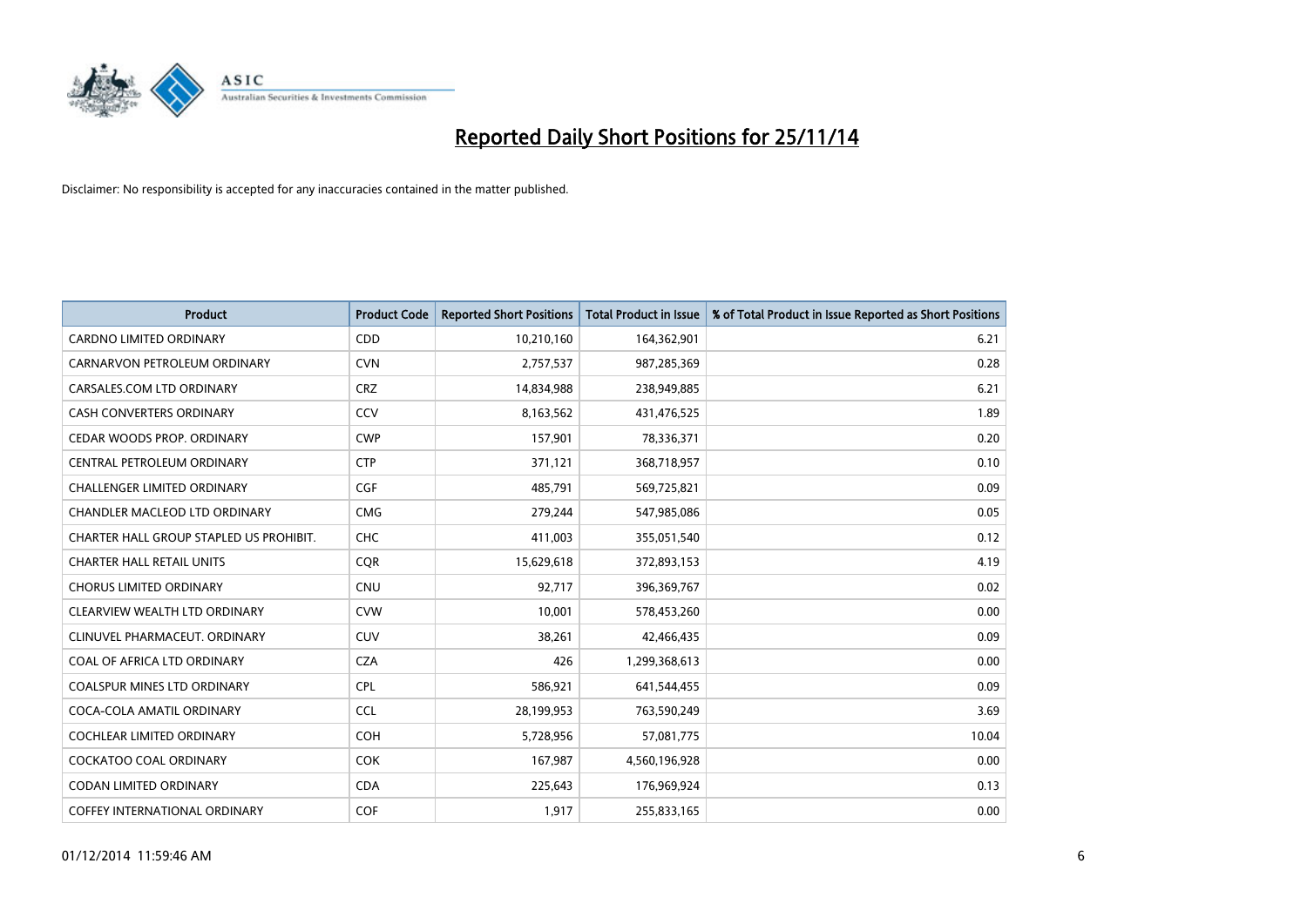

| Product                                 | <b>Product Code</b> | <b>Reported Short Positions</b> | <b>Total Product in Issue</b> | % of Total Product in Issue Reported as Short Positions |
|-----------------------------------------|---------------------|---------------------------------|-------------------------------|---------------------------------------------------------|
| <b>COKAL LTD ORDINARY</b>               | <b>CKA</b>          | 6,820                           | 471,487,926                   | 0.00                                                    |
| <b>COLLECTION HOUSE ORDINARY</b>        | <b>CLH</b>          | 3,628,432                       | 130,443,227                   | 2.78                                                    |
| <b>COLLINS FOODS LTD ORDINARY</b>       | <b>CKF</b>          | 100,000                         | 93,000,003                    | 0.11                                                    |
| COMMONWEALTH BANK, ORDINARY             | <b>CBA</b>          | 19,462,881                      | 1,621,319,194                 | 1.20                                                    |
| <b>COMPASS RESOURCES ORDINARY</b>       | <b>CMR</b>          | 7,472                           | 1,403,744,100                 | 0.00                                                    |
| <b>COMPUTERSHARE LTD ORDINARY</b>       | <b>CPU</b>          | 5,647,982                       | 556,203,079                   | 1.02                                                    |
| <b>COOPER ENERGY LTD ORDINARY</b>       | <b>COE</b>          | 81,356                          | 329,235,509                   | 0.02                                                    |
| <b>CORP TRAVEL LIMITED ORDINARY</b>     | <b>CTD</b>          | 252,588                         | 90,517,621                    | 0.28                                                    |
| <b>COVER-MORE GRP LTD ORDINARY</b>      | <b>CVO</b>          | 5,541,950                       | 317,750,000                   | 1.74                                                    |
| <b>CREDIT CORP GROUP ORDINARY</b>       | <b>CCP</b>          | 466,886                         | 46,296,407                    | 1.01                                                    |
| <b>CROMWELL PROP STAPLED SECURITIES</b> | <b>CMW</b>          | 7,073,377                       | 1,735,299,783                 | 0.41                                                    |
| <b>CROWE HORWATH AUS ORDINARY</b>       | <b>CRH</b>          | 2,996,290                       | 273,005,429                   | 1.10                                                    |
| <b>CROWN RESORTS LTD ORDINARY</b>       | <b>CWN</b>          | 11,156,702                      | 728,394,185                   | 1.53                                                    |
| <b>CSG LIMITED ORDINARY</b>             | CSV                 | 331,138                         | 279,648,511                   | 0.12                                                    |
| <b>CSL LIMITED ORDINARY</b>             | <b>CSL</b>          | 1,232,411                       | 475,030,536                   | 0.26                                                    |
| <b>CSR LIMITED ORDINARY</b>             | <b>CSR</b>          | 12,673,518                      | 506,000,315                   | 2.50                                                    |
| <b>CUDECO LIMITED ORDINARY</b>          | CDU                 | 8,925,490                       | 235,425,143                   | 3.79                                                    |
| <b>CUE ENERGY RESOURCE ORDINARY</b>     | <b>CUE</b>          | 635                             | 698,119,720                   | 0.00                                                    |
| DART ENERGY LTD ORDINARY                | <b>DTE</b>          | 1                               | 1,108,752,733                 | 0.00                                                    |
| DATA#3 LIMITED ORDINARY                 | DTL                 | 28,759                          | 153,974,950                   | 0.02                                                    |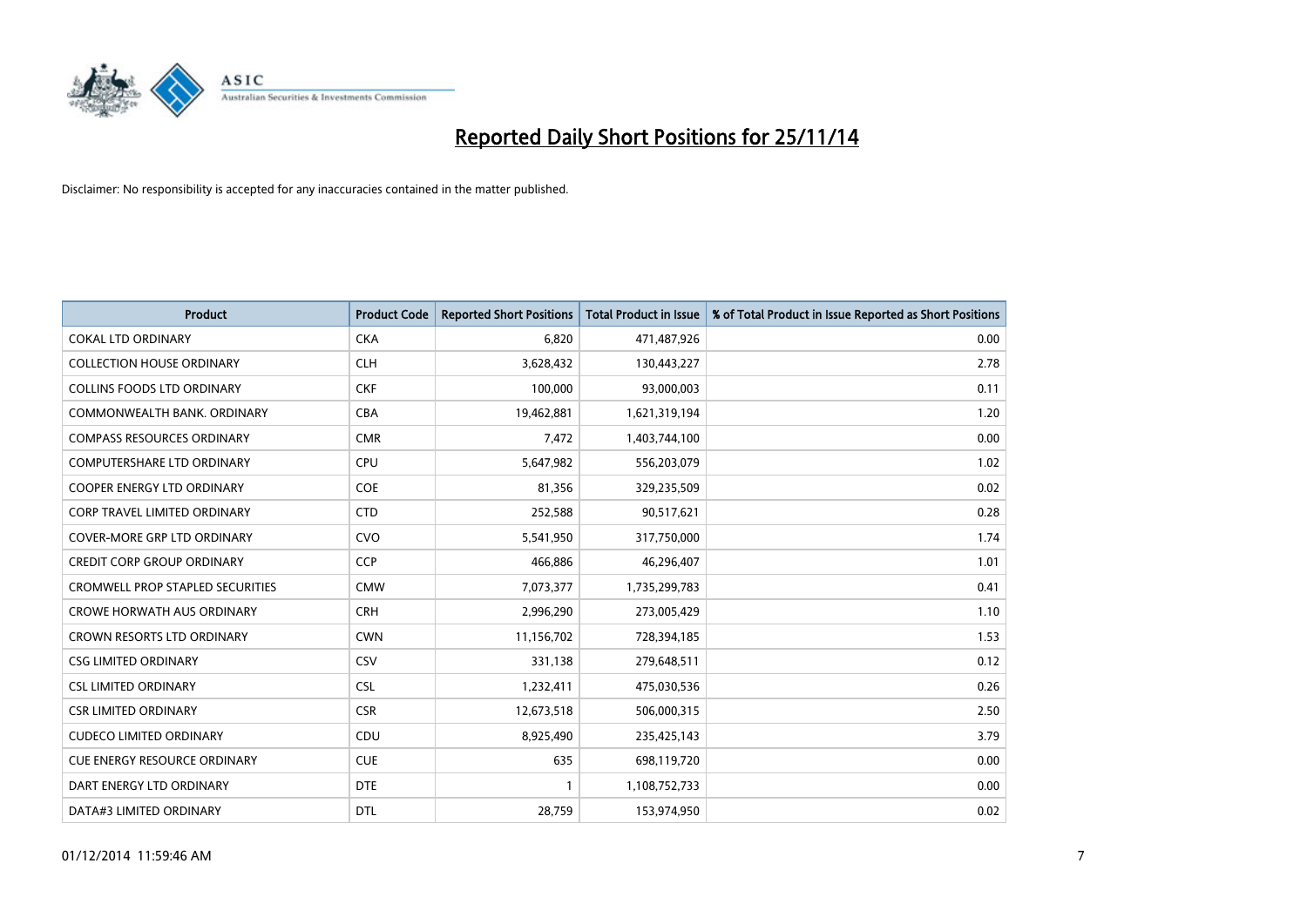

| <b>Product</b>                       | <b>Product Code</b> | <b>Reported Short Positions</b> | <b>Total Product in Issue</b> | % of Total Product in Issue Reported as Short Positions |
|--------------------------------------|---------------------|---------------------------------|-------------------------------|---------------------------------------------------------|
| DECMIL GROUP LIMITED ORDINARY        | <b>DCG</b>          | 1,394,555                       | 168,657,794                   | 0.83                                                    |
| DEEP YELLOW LIMITED ORDINARY         | <b>DYL</b>          | 1,002                           | 1,891,494,412                 | 0.00                                                    |
| DEVINE LIMITED ORDINARY              | <b>DVN</b>          | 2,000                           | 158,730,556                   | 0.00                                                    |
| DEXUS PROPERTY GROUP STAPLED UNITS   | <b>DXS</b>          | 1,805,401                       | 905,531,797                   | 0.20                                                    |
| DICK SMITH HLDGS ORDINARY            | <b>DSH</b>          | 17,306,374                      | 236,511,364                   | 7.32                                                    |
| DISCOVERY METALS LTD ORDINARY        | <b>DML</b>          | 1,243,734                       | 644,039,581                   | 0.19                                                    |
| DOMINO PIZZA ENTERPR ORDINARY        | <b>DMP</b>          | 1,200,375                       | 86,160,773                    | 1.39                                                    |
| DONACO INTERNATIONAL ORDINARY        | <b>DNA</b>          | 6,435,665                       | 461,278,352                   | 1.40                                                    |
| DORAY MINERALS LTD ORDINARY          | <b>DRM</b>          | 145,570                         | 165,834,256                   | 0.09                                                    |
| DOWNER EDI LIMITED ORDINARY          | <b>DOW</b>          | 24,102,757                      | 435,399,975                   | 5.54                                                    |
| DRILLSEARCH ENERGY ORDINARY          | <b>DLS</b>          | 20,354,989                      | 461,101,450                   | 4.41                                                    |
| DUET GROUP STAPLED US PROHIBIT.      | <b>DUE</b>          | 14,247,079                      | 1,327,719,444                 | 1.07                                                    |
| DULUXGROUP LIMITED ORDINARY          | <b>DLX</b>          | 4,130,970                       | 383,503,942                   | 1.08                                                    |
| ECHO ENTERTAINMENT ORDINARY          | <b>EGP</b>          | 4,526,308                       | 825,672,730                   | 0.55                                                    |
| <b>ELDERS LIMITED ORDINARY</b>       | <b>ELD</b>          | 17,445,170                      | 837,232,507                   | 2.08                                                    |
| ELEMENTAL MINERALS ORDINARY          | <b>ELM</b>          | 94,536                          | 381,850,877                   | 0.02                                                    |
| <b>EMECO HOLDINGS ORDINARY</b>       | <b>EHL</b>          | 8,897,111                       | 599,675,707                   | 1.48                                                    |
| ENERGY RESOURCES ORDINARY 'A'        | ERA                 | 11,317,549                      | 517,725,062                   | 2.19                                                    |
| <b>ENERGY WORLD CORPOR, ORDINARY</b> | <b>EWC</b>          | 46,774,638                      | 1,734,166,672                 | 2.70                                                    |
| EQUATORIAL RES LTD ORDINARY          | EQX                 | 33                              | 122,185,353                   | 0.00                                                    |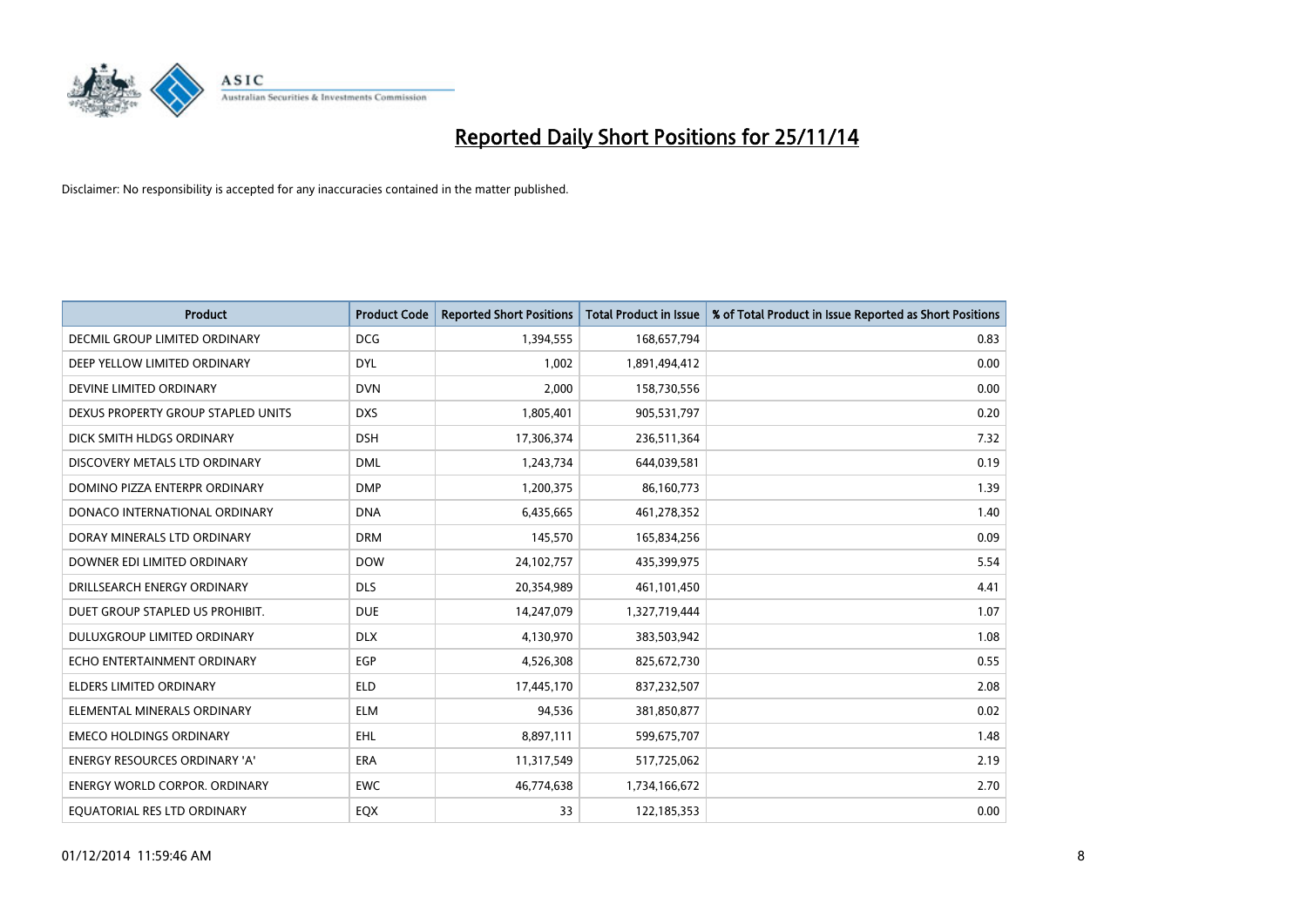

| <b>Product</b>                         | <b>Product Code</b> | <b>Reported Short Positions</b> | <b>Total Product in Issue</b> | % of Total Product in Issue Reported as Short Positions |
|----------------------------------------|---------------------|---------------------------------|-------------------------------|---------------------------------------------------------|
| EQUITY TRUSTEES ORDINARY               | EQT                 | 23,103                          | 19,269,445                    | 0.12                                                    |
| ERM POWER LIMITED ORDINARY             | EPW                 | 870,914                         | 241,477,698                   | 0.36                                                    |
| EVOLUTION MINING LTD ORDINARY          | <b>EVN</b>          | 46,831,416                      | 714,921,647                   | 6.55                                                    |
| FAIRFAX MEDIA LTD ORDINARY             | <b>FXI</b>          | 56,589,409                      | 2,351,955,725                 | 2.41                                                    |
| <b>FANTASTIC HOLDINGS ORDINARY</b>     | <b>FAN</b>          | 14,653                          | 103,257,398                   | 0.01                                                    |
| <b>FAR LTD ORDINARY</b>                | <b>FAR</b>          | 9,361,651                       | 3,126,808,427                 | 0.30                                                    |
| FEDERATION CNTRES ORD/UNIT STAPLED SEC | <b>FDC</b>          | 1,514,491                       | 1,427,641,565                 | 0.11                                                    |
| FISHER & PAYKEL H. ORDINARY            | FPH                 | 16,833                          | 556,509,947                   | 0.00                                                    |
| FLEETWOOD CORP ORDINARY                | <b>FWD</b>          | 1,507,689                       | 60,679,412                    | 2.48                                                    |
| FLETCHER BUILDING ORDINARY             | <b>FBU</b>          | 2,362,859                       | 687,854,788                   | 0.34                                                    |
| FLEXIGROUP LIMITED ORDINARY            | <b>FXL</b>          | 6,519,604                       | 304,096,060                   | 2.14                                                    |
| FLIGHT CENTRE TRAVEL ORDINARY          | <b>FLT</b>          | 6,579,811                       | 100,712,408                   | 6.53                                                    |
| FLINDERS MINES LTD ORDINARY            | <b>FMS</b>          | 65,000                          | 2,400,995,602                 | 0.00                                                    |
| <b>FOCUS MINERALS LTD ORDINARY</b>     | <b>FML</b>          | 12,128,327                      | 9,137,375,877                 | 0.13                                                    |
| <b>FOLKESTONE EDU TRUST UNITS</b>      | FET.                | 1,847,055                       | 205,992,922                   | 0.90                                                    |
| FONTERRA SHARE FUND ORDINARY UNITS     | <b>FSF</b>          | 100,083                         | 120,626,791                   | 0.08                                                    |
| FORTESCUE METALS GRP ORDINARY          | <b>FMG</b>          | 298,547,351                     | 3,113,798,151                 | 9.59                                                    |
| FREEDOM FOOD LTD ORDINARY              | <b>FNP</b>          | 57,420                          | 152,689,663                   | 0.04                                                    |
| <b>FUNTASTIC LIMITED ORDINARY</b>      | <b>FUN</b>          | 370,000                         | 669,869,723                   | 0.06                                                    |
| <b>G.U.D. HOLDINGS ORDINARY</b>        | GUD                 | 2,671,562                       | 70,939,492                    | 3.77                                                    |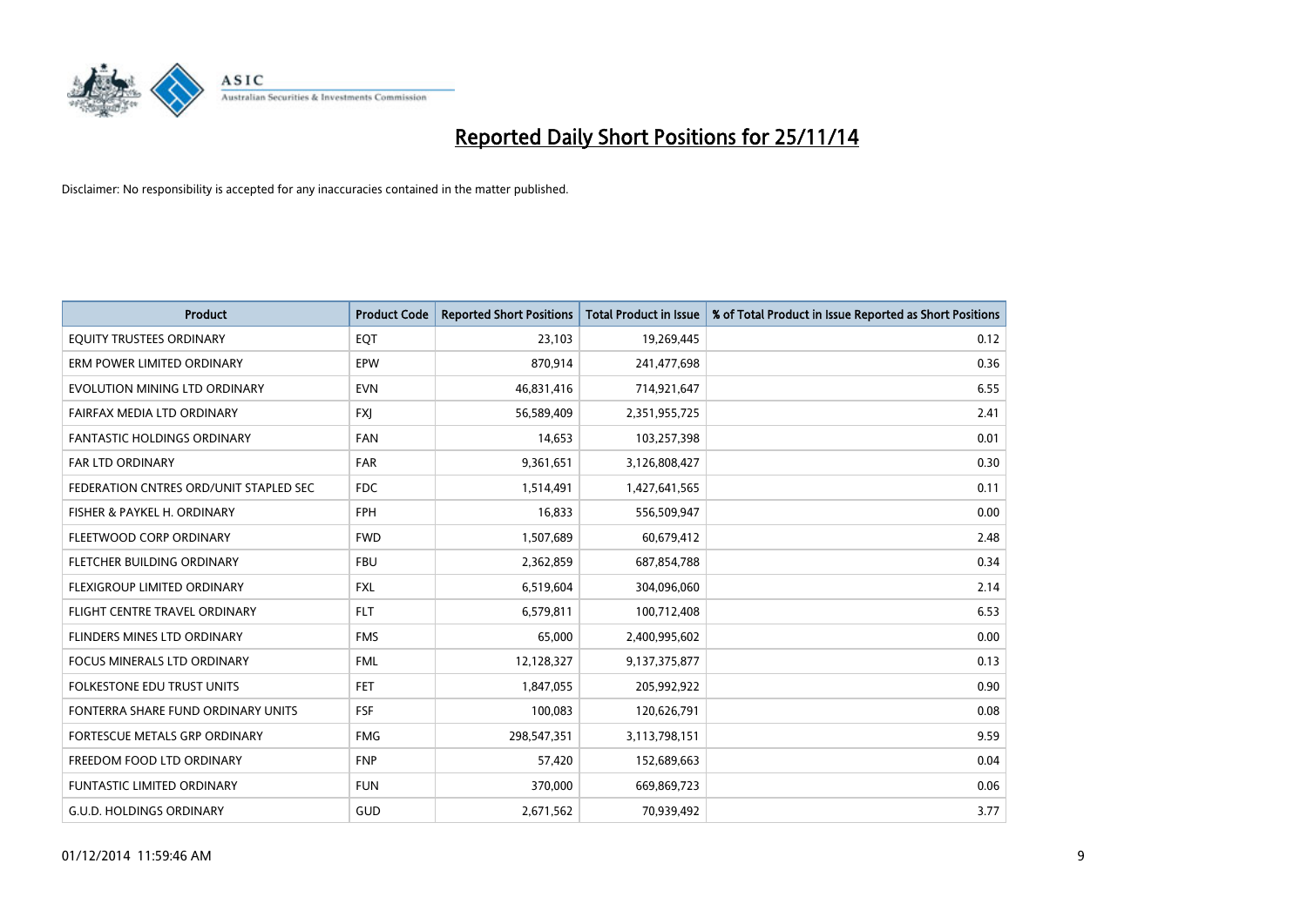

| <b>Product</b>                                   | <b>Product Code</b> | <b>Reported Short Positions</b> | <b>Total Product in Issue</b> | % of Total Product in Issue Reported as Short Positions |
|--------------------------------------------------|---------------------|---------------------------------|-------------------------------|---------------------------------------------------------|
| <b>G8 EDUCATION LIMITED ORDINARY</b>             | <b>GEM</b>          | 11,108,839                      | 353,691,630                   | 3.14                                                    |
| <b>GALAXY RESOURCES ORDINARY</b>                 | <b>GXY</b>          | 1,435,797                       | 1,064,511,169                 | 0.13                                                    |
| <b>GBST HOLDINGS., ORDINARY</b>                  | <b>GBT</b>          | 10,381                          | 66,561,725                    | 0.02                                                    |
| <b>GDI PROPERTY GRP STAPLED SECURITIES</b>       | <b>GDI</b>          | 282,593                         | 567,575,025                   | 0.05                                                    |
| <b>GENESIS ENERGY LTD ORDINARY</b>               | <b>GNE</b>          | 1,038                           | 1,000,000,000                 | 0.00                                                    |
| <b>GENTRACK GROUP LTD ORDINARY</b>               | <b>GTK</b>          | 2,925                           | 72,699,510                    | 0.00                                                    |
| <b>GENWORTH MORTGAGE ORDINARY</b>                | <b>GMA</b>          | 7,634,815                       | 650,000,000                   | 1.17                                                    |
| <b>GEODYNAMICS LIMITED ORDINARY</b>              | GDY                 | 819                             | 435,880,130                   | 0.00                                                    |
| <b>GINDALBIE METALS LTD ORDINARY</b>             | GBG                 | 34,540,496                      | 1,495,306,811                 | 2.31                                                    |
| <b>GOLD ROAD RES LTD ORDINARY</b>                | GOR                 | 2,232,124                       | 593,456,822                   | 0.38                                                    |
| <b>GOODMAN FIELDER. ORDINARY</b>                 | GFF                 | 5,080,685                       | 1,955,559,207                 | 0.26                                                    |
| <b>GOODMAN GROUP STAPLED</b>                     | <b>GMG</b>          | 7,617,506                       | 1,745,460,061                 | 0.44                                                    |
| <b>GPT GROUP STAPLED SEC.</b>                    | GPT                 | 4,241,208                       | 1,685,460,955                 | 0.25                                                    |
| <b>GRAINCORP LIMITED A CLASS ORDINARY</b>        | <b>GNC</b>          | 11,880,186                      | 228,855,628                   | 5.19                                                    |
| <b>GRANGE RESOURCES. ORDINARY</b>                | GRR                 | 8,613,696                       | 1,157,097,869                 | 0.74                                                    |
| <b>GREENCROSS LIMITED ORDINARY</b>               | GXL                 | 2,364,879                       | 111,447,503                   | 2.12                                                    |
| <b>GREENLAND MIN EN LTD ORDINARY</b>             | GGG                 | 459,977                         | 669,389,552                   | 0.07                                                    |
| <b>GREENLAND MIN EN LTD RIGHTS 26-JUN-14</b>     | GGGR                | 3.842                           | 88,685,050                    | 0.00                                                    |
| <b>GROWTHPOINT PROPERTY ORD/UNIT STAPLED SEC</b> | GOZ                 | 866,455                         | 554,562,240                   | 0.16                                                    |
| <b>GRYPHON MINERALS LTD ORDINARY</b>             | GRY                 | 2,535,099                       | 401,185,424                   | 0.63                                                    |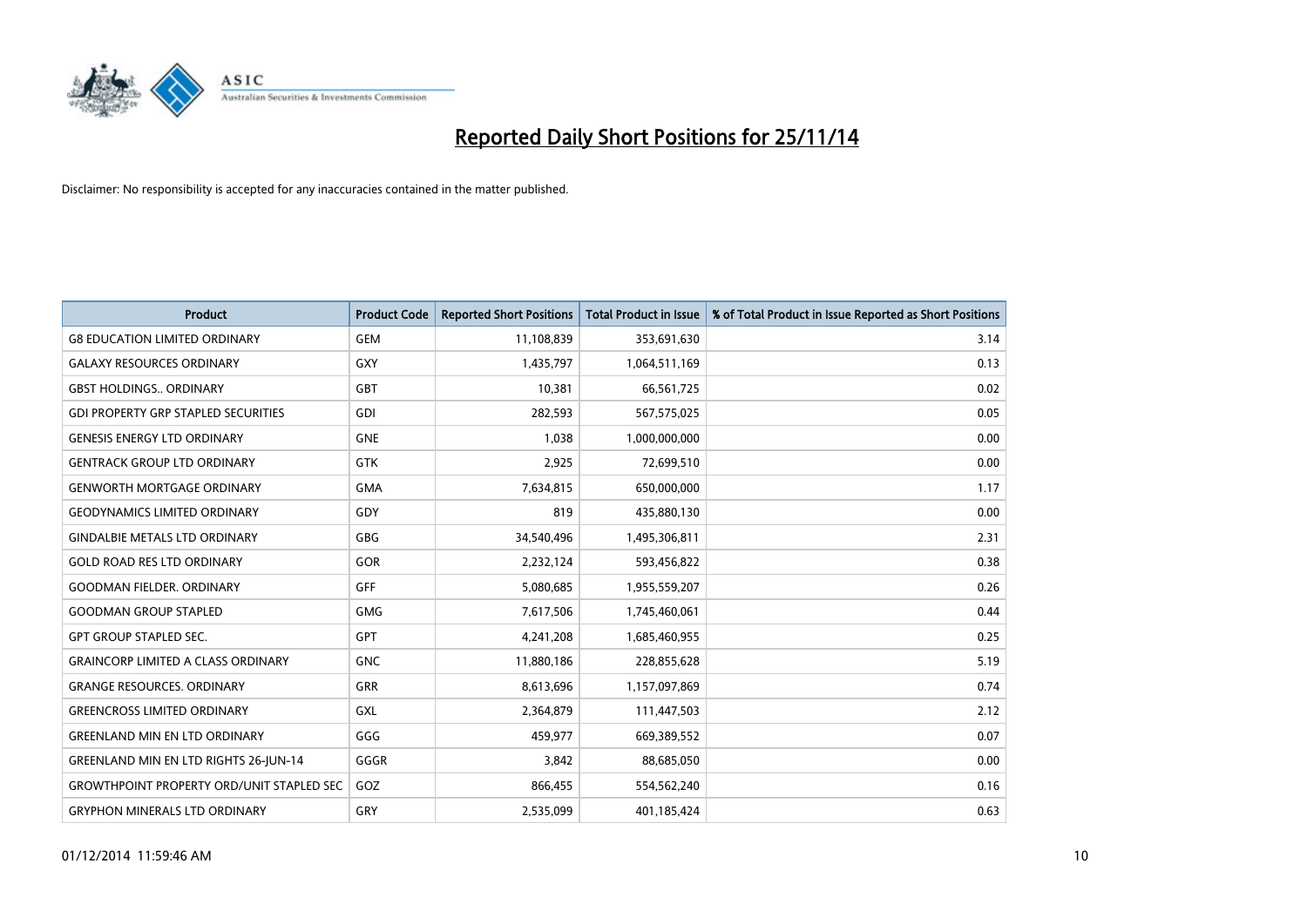

| Product                             | <b>Product Code</b> | <b>Reported Short Positions</b> | <b>Total Product in Issue</b> | % of Total Product in Issue Reported as Short Positions |
|-------------------------------------|---------------------|---------------------------------|-------------------------------|---------------------------------------------------------|
| <b>GUILDFORD COAL LTD ORDINARY</b>  | <b>GUF</b>          | 77,890                          | 845,205,594                   | 0.01                                                    |
| <b>GWA GROUP LTD ORDINARY</b>       | <b>GWA</b>          | 14,120,277                      | 306,533,770                   | 4.61                                                    |
| <b>HANSEN TECHNOLOGIES ORDINARY</b> | <b>HSN</b>          | 3,649                           | 163,214,381                   | 0.00                                                    |
| HARVEY NORMAN ORDINARY              | <b>HVN</b>          | 42,852,679                      | 1,062,316,784                 | 4.03                                                    |
| HEALTHSCOPE LIMITED. ORDINARY       | <b>HSO</b>          | 20,456,188                      | 1,732,094,838                 | 1.18                                                    |
| <b>HENDERSON GROUP CDI 1:1</b>      | HGG                 | 5,747,527                       | 773,175,573                   | 0.74                                                    |
| HFA HOLDINGS LIMITED ORDINARY       | <b>HFA</b>          | 3,809                           | 162,147,897                   | 0.00                                                    |
| HIGHLANDS PACIFIC ORDINARY          | HIG                 | 3,153                           | 918,694,336                   | 0.00                                                    |
| HILLGROVE RES LTD ORDINARY          | <b>HGO</b>          | 96,258                          | 147,711,123                   | 0.07                                                    |
| <b>HILLS LTD ORDINARY</b>           | <b>HIL</b>          | 1,015,330                       | 231,985,526                   | 0.44                                                    |
| HORIZON OIL LIMITED ORDINARY        | <b>HZN</b>          | 34,888,981                      | 1,301,981,265                 | 2.68                                                    |
| <b>HOTEL PROPERTY STAPLED</b>       | <b>HPI</b>          | 20,999                          | 146, 105, 439                 | 0.01                                                    |
| HUON AQUACULTURE GRP ORDINARY       | <b>HUO</b>          | 905,261                         | 87,337,207                    | 1.04                                                    |
| <b>ICAR ASIA LTD ORDINARY</b>       | ICQ                 | 391,647                         | 212,288,846                   | 0.18                                                    |
| <b>ICON ENERGY LIMITED ORDINARY</b> | <b>ICN</b>          | 100,000                         | 615,774,351                   | 0.02                                                    |
| <b>IINET LIMITED ORDINARY</b>       | <b>IIN</b>          | 8,074,108                       | 162,163,526                   | 4.98                                                    |
| <b>ILUKA RESOURCES ORDINARY</b>     | <b>ILU</b>          | 30,352,305                      | 418,700,517                   | 7.25                                                    |
| <b>IMDEX LIMITED ORDINARY</b>       | <b>IMD</b>          | 2,511,075                       | 216,203,136                   | 1.16                                                    |
| IMF BENTHAM LTD ORDINARY            | <b>IMF</b>          | 4,433,079                       | 166,580,957                   | 2.66                                                    |
| IMX RESOURCES LTD ORDINARY          | <b>IXR</b>          |                                 | 507,497,146                   | 0.00                                                    |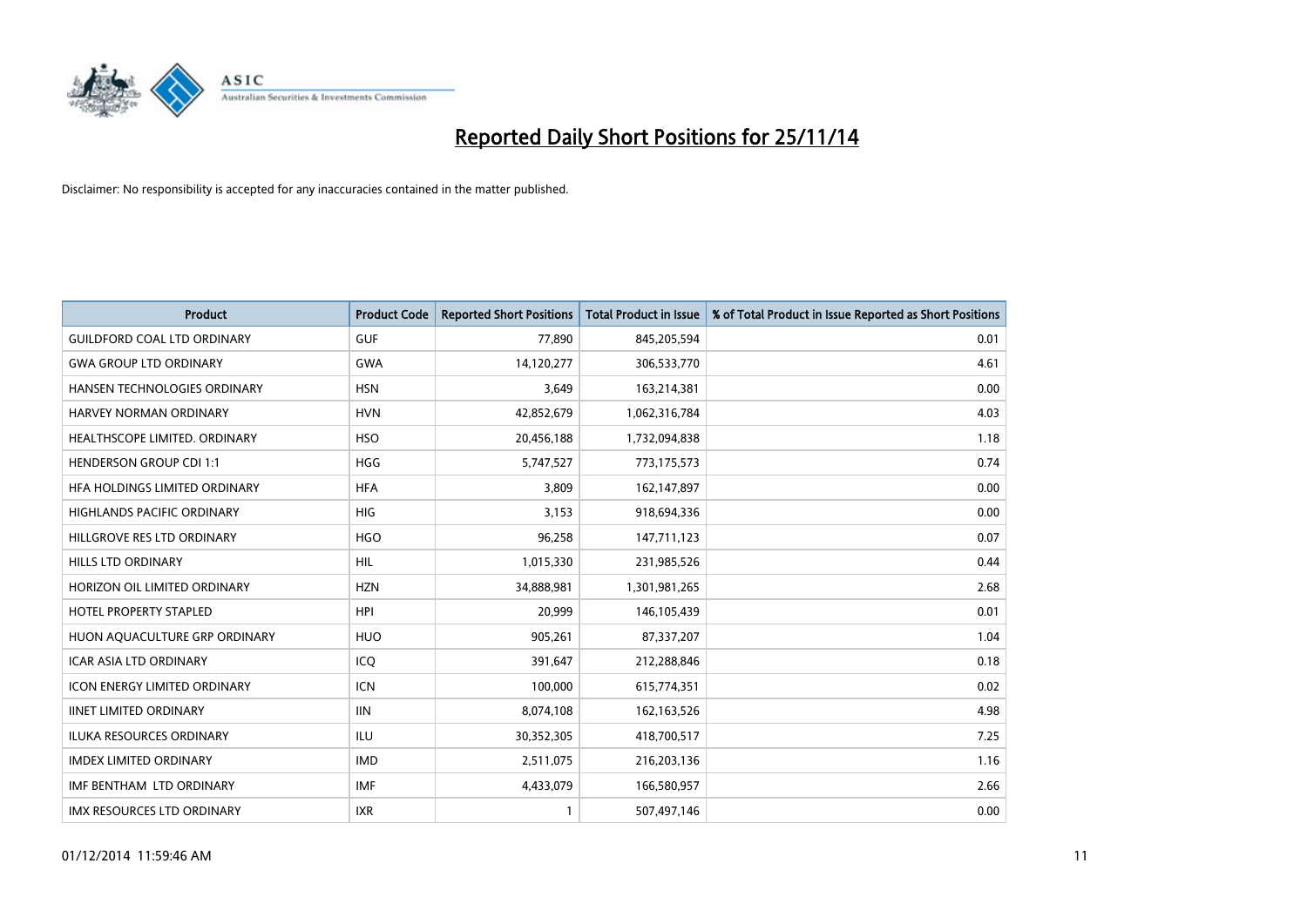

| <b>Product</b>                                  | <b>Product Code</b> | <b>Reported Short Positions</b> | <b>Total Product in Issue</b> | % of Total Product in Issue Reported as Short Positions |
|-------------------------------------------------|---------------------|---------------------------------|-------------------------------|---------------------------------------------------------|
| <b>INCITEC PIVOT ORDINARY</b>                   | IPL                 | 40,455,395                      | 1,654,998,197                 | 2.44                                                    |
| INDEPENDENCE GROUP ORDINARY                     | <b>IGO</b>          | 1,509,491                       | 234,256,573                   | 0.64                                                    |
| <b>INDOPHIL RESOURCES ORDINARY</b>              | <b>IRN</b>          | 5,084,829                       | 1,203,146,194                 | 0.42                                                    |
| <b>INDUSTRIA REIT STAPLED</b>                   | <b>IDR</b>          | 304,589                         | 125,000,001                   | 0.24                                                    |
| <b>INFIGEN ENERGY STAPLED SECURITIES</b>        | <b>IFN</b>          | 2,503,246                       | 767,887,581                   | 0.33                                                    |
| <b>INFOMEDIA LTD ORDINARY</b>                   | <b>IFM</b>          | 1,067,005                       | 306,954,355                   | 0.35                                                    |
| <b>INGENIA GROUP STAPLED SECURITIES</b>         | <b>INA</b>          | 5,954,807                       | 878,851,910                   | 0.68                                                    |
| <b>INSURANCE AUSTRALIA ORDINARY</b>             | IAG                 | 11,544,286                      | 2,341,618,048                 | 0.49                                                    |
| <b>INTREPID MINES ORDINARY</b>                  | IAU                 | 4,716,137                       | 557,766,065                   | 0.85                                                    |
| INVESTA OFFICE FUND STAPLED SECURITIES          | IOF.                | 579,630                         | 614,047,458                   | 0.09                                                    |
| <b>INVOCARE LIMITED ORDINARY</b>                | <b>IVC</b>          | 4,145,725                       | 110,030,298                   | 3.77                                                    |
| <b>IOOF HOLDINGS LTD ORDINARY</b>               | IFL                 | 13,689,749                      | 300,133,752                   | 4.56                                                    |
| <b>IPH LIMITED ORDINARY</b>                     | <b>IPH</b>          | 346,753                         | 157,559,499                   | 0.22                                                    |
| <b>IPROPERTY GROUP LTD ORDINARY</b>             | <b>IPP</b>          | 1,872,981                       | 181,703,204                   | 1.03                                                    |
| <b>IRESS LIMITED ORDINARY</b>                   | <b>IRE</b>          | 5,710,028                       | 159,097,319                   | 3.59                                                    |
| <b>ISELECT LTD ORDINARY</b>                     | <b>ISU</b>          | 931,954                         | 261,489,894                   | 0.36                                                    |
| <b>ISENTIA GROUP LTD ORDINARY</b>               | <b>ISD</b>          | 398,294                         | 200,000,001                   | 0.20                                                    |
| <b>ISENTRIC LTD. ORDINARY</b>                   | ICU                 | 108,723                         | 76,746,962                    | 0.14                                                    |
| <b>IAMES HARDIE INDUST CHESS DEPOSITARY INT</b> | <b>IHX</b>          | 8,048,230                       | 444,933,946                   | 1.81                                                    |
| JAPARA HEALTHCARE LT ORDINARY                   | <b>IHC</b>          | 8,033,251                       | 263,046,592                   | 3.05                                                    |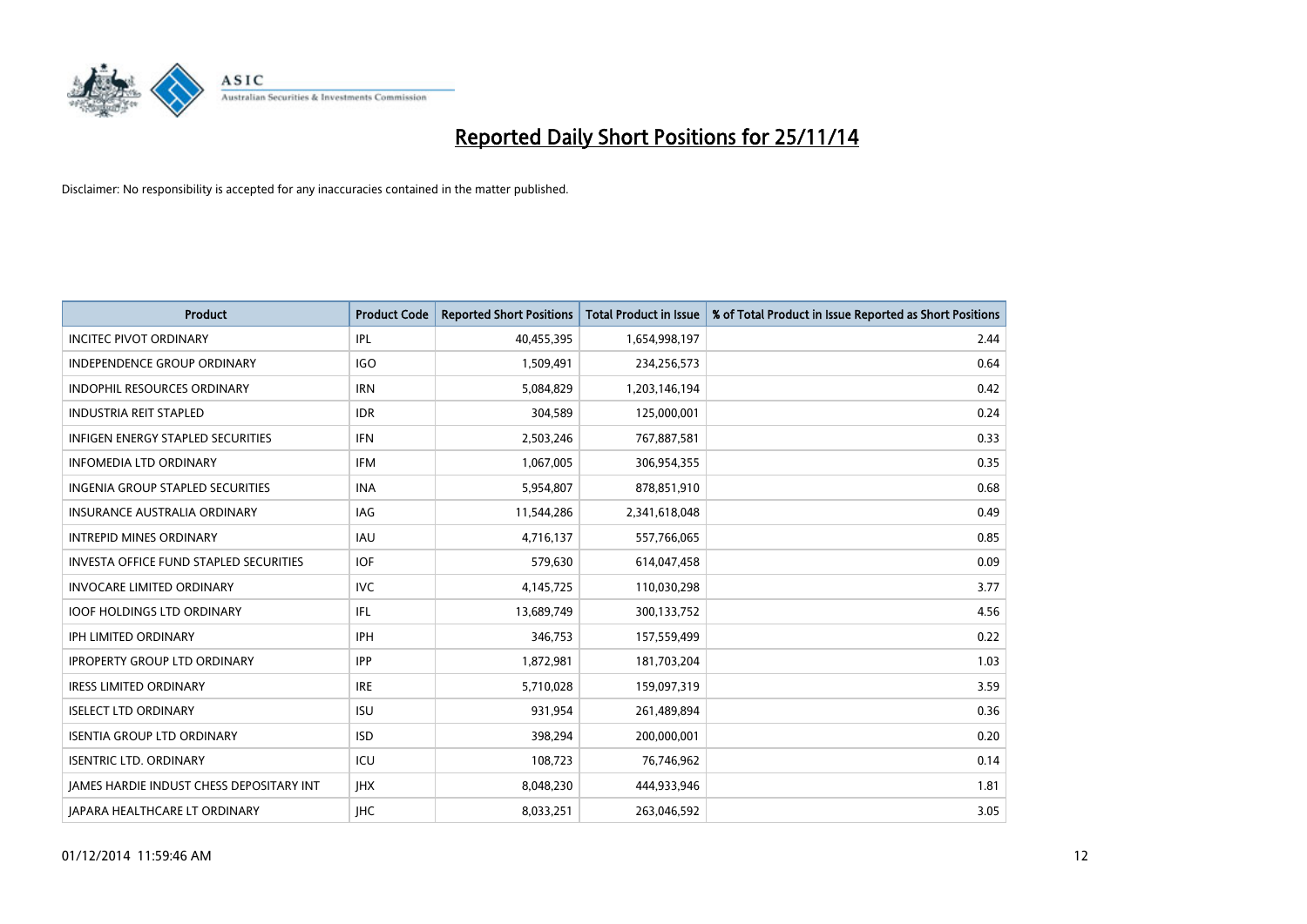

| <b>Product</b>                        | <b>Product Code</b> | <b>Reported Short Positions</b> | <b>Total Product in Issue</b> | % of Total Product in Issue Reported as Short Positions |
|---------------------------------------|---------------------|---------------------------------|-------------------------------|---------------------------------------------------------|
| <b>JB HI-FI LIMITED ORDINARY</b>      | <b>JBH</b>          | 12,455,155                      | 98,950,309                    | 12.59                                                   |
| KAROON GAS AUSTRALIA ORDINARY         | <b>KAR</b>          | 16,397,647                      | 250,085,718                   | 6.56                                                    |
| KATHMANDU HOLD LTD ORDINARY           | <b>KMD</b>          | 3,135,684                       | 201,318,944                   | 1.56                                                    |
| <b>KBL MINING LIMITED ORDINARY</b>    | <b>KBL</b>          | 1,820                           | 393,535,629                   | 0.00                                                    |
| KINGSGATE CONSOLID, ORDINARY          | <b>KCN</b>          | 24,775,563                      | 223,584,937                   | 11.08                                                   |
| KINGSROSE MINING LTD ORDINARY         | <b>KRM</b>          | 426,348                         | 358,611,493                   | 0.12                                                    |
| <b>KOGI IRON LTD ORDINARY</b>         | <b>KFE</b>          | 2,361,553                       | 376,669,836                   | 0.63                                                    |
| LEIGHTON HOLDINGS ORDINARY            | LEI                 | 5,745,083                       | 338,503,563                   | 1.70                                                    |
| LEND LEASE GROUP UNIT/ORD STAPLED     | LLC                 | 1,980,237                       | 579,596,726                   | 0.34                                                    |
| LIFESTYLE COMMUNIT, ORDINARY          | <b>LIC</b>          | 19,073                          | 99,970,131                    | 0.02                                                    |
| LIQUEFIED NATURAL ORDINARY            | LNG                 | 8,403,202                       | 461,923,201                   | 1.82                                                    |
| LONESTAR RESO LTD ORDINARY            | <b>LNR</b>          | 1,183,096                       | 752,187,211                   | 0.16                                                    |
| LUCAPA DIAMOND LTD ORDINARY           | <b>LOM</b>          | 26,082                          | 181,868,298                   | 0.01                                                    |
| LYNAS CORPORATION ORDINARY            | <b>LYC</b>          | 91,800,989                      | 3,370,904,529                 | 2.72                                                    |
| <b>M2 GRP LTD ORDINARY</b>            | <b>MTU</b>          | 3,057,086                       | 181,905,060                   | 1.68                                                    |
| MACA LIMITED ORDINARY                 | <b>MLD</b>          | 553,968                         | 232,676,373                   | 0.24                                                    |
| <b>MACMAHON HOLDINGS ORDINARY</b>     | <b>MAH</b>          | 626,432                         | 1,261,699,966                 | 0.05                                                    |
| MACQ ATLAS ROADS GRP ORDINARY STAPLED | <b>MQA</b>          | 11,020,134                      | 511,538,852                   | 2.15                                                    |
| MACOUARIE GROUP LTD ORDINARY          | MQG                 | 854,907                         | 321,341,398                   | 0.27                                                    |
| MAGELLAN FIN GRP LTD ORDINARY         | <b>MFG</b>          | 3,080,505                       | 159,818,691                   | 1.93                                                    |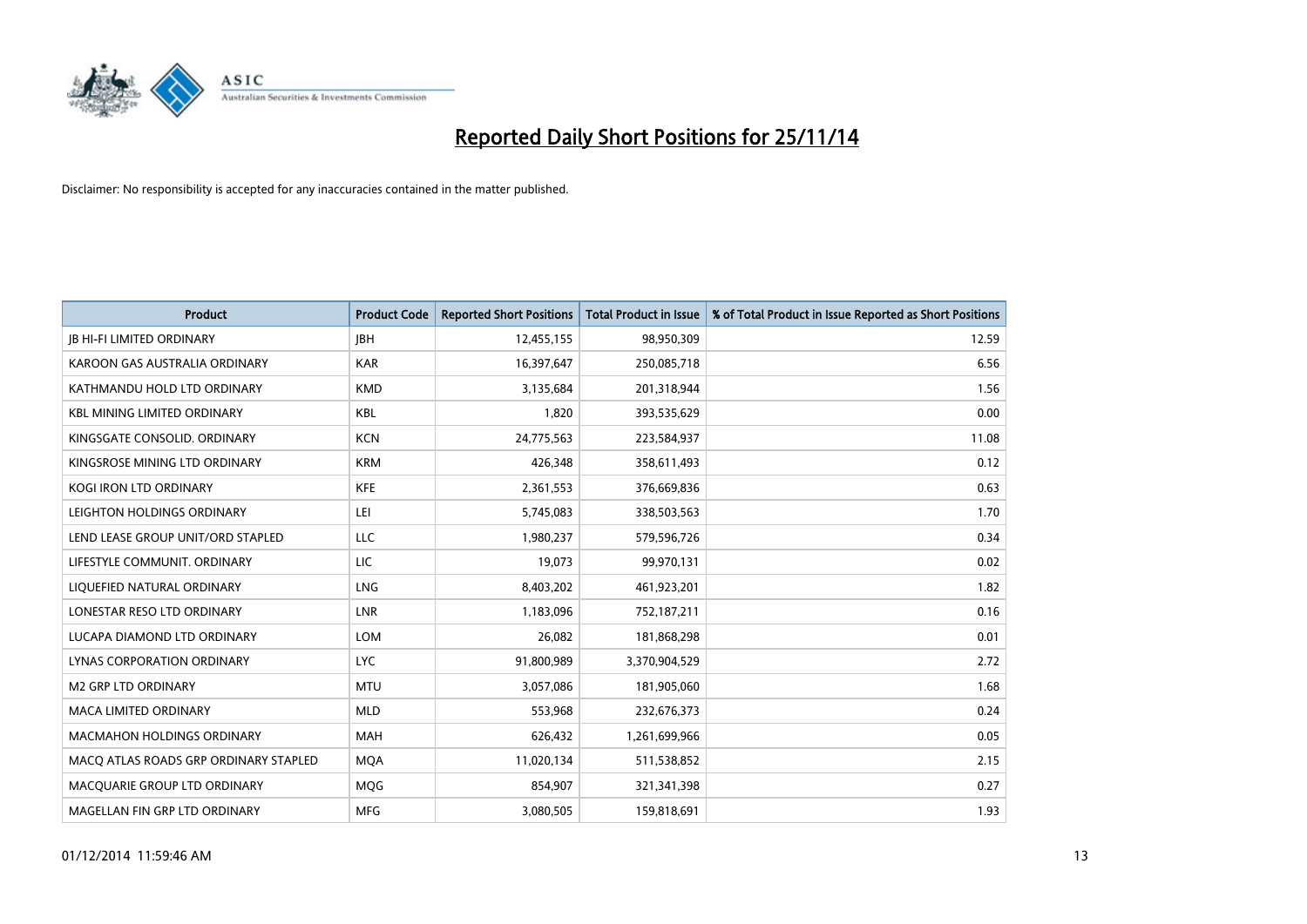

| <b>Product</b>                           | <b>Product Code</b> | <b>Reported Short Positions</b> | <b>Total Product in Issue</b> | % of Total Product in Issue Reported as Short Positions |
|------------------------------------------|---------------------|---------------------------------|-------------------------------|---------------------------------------------------------|
| <b>MANTRA GROUP LTD ORDINARY</b>         | <b>MTR</b>          | 4,504,720                       | 249,471,229                   | 1.81                                                    |
| <b>MATRIX C &amp; E LTD ORDINARY</b>     | <b>MCE</b>          | 2,607,288                       | 94,555,428                    | 2.76                                                    |
| MAVERICK DRILLING ORDINARY               | <b>MAD</b>          | 2,542,596                       | 544,321,602                   | 0.47                                                    |
| MAXITRANS INDUSTRIES ORDINARY            | <b>MXI</b>          | 14,089                          | 185,075,653                   | 0.01                                                    |
| MAYNE PHARMA LTD ORDINARY                | <b>MYX</b>          | 10,830,575                      | 587,948,337                   | 1.84                                                    |
| MCMILLAN SHAKESPEARE ORDINARY            | <b>MMS</b>          | 988,861                         | 77,525,801                    | 1.28                                                    |
| <b>MCPHERSON'S LTD ORDINARY</b>          | <b>MCP</b>          | 10,000                          | 96,684,407                    | 0.01                                                    |
| MEDIBANK PRIVATE LTD DEFERRED SETTLEMENT | <b>MPL</b>          | 9,265,152                       | 2,754,003,240                 | 0.34                                                    |
| MEDUSA MINING LTD ORDINARY               | <b>MML</b>          | 18,769,646                      | 207,794,301                   | 9.03                                                    |
| MEO AUSTRALIA LTD ORDINARY               | <b>MEO</b>          | 411,000                         | 750,488,387                   | 0.05                                                    |
| MERIDIAN ENERGY INSTALMENT RECEIPTS      | <b>MEZCA</b>        | 4,235,011                       | 1,255,413,626                 | 0.34                                                    |
| <b>MERMAID MARINE ORDINARY</b>           | <b>MRM</b>          | 21,865,969                      | 368,666,221                   | 5.93                                                    |
| MESOBLAST LIMITED ORDINARY               | <b>MSB</b>          | 22,147,645                      | 321,696,029                   | 6.88                                                    |
| METALS X LIMITED ORDINARY                | <b>MLX</b>          | 2,177,154                       | 1,655,826,110                 | 0.13                                                    |
| METCASH LIMITED ORDINARY                 | <b>MTS</b>          | 121,983,645                     | 903,309,574                   | 13.50                                                   |
| METMINCO LIMITED ORDINARY                | <b>MNC</b>          | 32,000                          | 1,822,614,860                 | 0.00                                                    |
| MIGHTY RIVER POWER ORDINARY              | <b>MYT</b>          | 5,308,855                       | 1,400,012,517                 | 0.38                                                    |
| MINCOR RESOURCES NL ORDINARY             | <b>MCR</b>          | 27,661                          | 188,208,274                   | 0.01                                                    |
| MINERAL DEPOSITS ORDINARY                | <b>MDL</b>          | 1,034,976                       | 103,676,341                   | 1.00                                                    |
| MINERAL RESOURCES. ORDINARY              | <b>MIN</b>          | 19,352,233                      | 187,270,274                   | 10.33                                                   |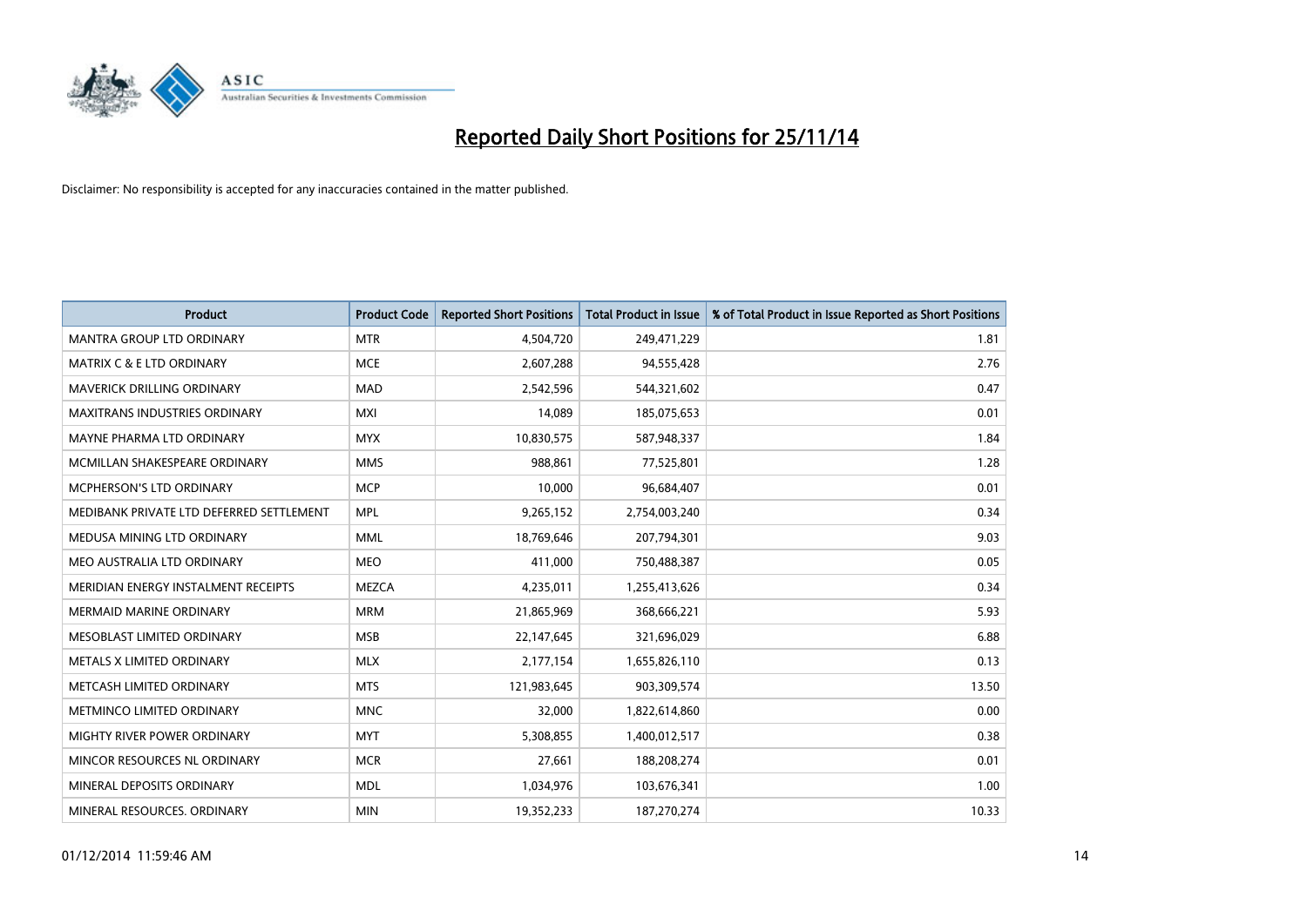

| <b>Product</b>                    | <b>Product Code</b> | <b>Reported Short Positions</b> | <b>Total Product in Issue</b> | % of Total Product in Issue Reported as Short Positions |
|-----------------------------------|---------------------|---------------------------------|-------------------------------|---------------------------------------------------------|
| MINT WIRELESS ORDINARY            | <b>MNW</b>          | 15,365                          | 470,372,395                   | 0.00                                                    |
| MIRABELA NICKEL LTD ORDINARY      | <b>MBN</b>          | 127,585                         | 929,710,216                   | 0.01                                                    |
| MIRVAC GROUP STAPLED SECURITIES   | <b>MGR</b>          | 9,536,020                       | 3,697,197,370                 | 0.26                                                    |
| MOLOPO ENERGY LTD ORDINARY        | <b>MPO</b>          | 20,285                          | 248,705,730                   | 0.01                                                    |
| MONADELPHOUS GROUP ORDINARY       | <b>MND</b>          | 7,633,770                       | 92,998,380                    | 8.21                                                    |
| MONASH IVF GROUP LTD ORDINARY     | <b>MVF</b>          | 505,377                         | 231,081,089                   | 0.22                                                    |
| MORTGAGE CHOICE LTD ORDINARY      | MOC                 | 1,086                           | 124,216,248                   | 0.00                                                    |
| <b>MOUNT GIBSON IRON ORDINARY</b> | <b>MGX</b>          | 49,472,205                      | 1,090,805,085                 | 4.54                                                    |
| MULTIPLEX SITES SITES             | <b>MXUPA</b>        | 2,599                           | 4,500,000                     | 0.06                                                    |
| MYER HOLDINGS LTD ORDINARY        | <b>MYR</b>          | 105,357,956                     | 585,689,551                   | 17.99                                                   |
| NANOSONICS LIMITED ORDINARY       | <b>NAN</b>          | 2,623,886                       | 264,332,826                   | 0.99                                                    |
| NATIONAL AUST. BANK ORDINARY      | <b>NAB</b>          | 29,685,682                      | 2,366,311,132                 | 1.25                                                    |
| NATIONAL STORAGE STAPLED          | <b>NSR</b>          | 1,585,895                       | 290,831,660                   | 0.55                                                    |
| NAVITAS LIMITED ORDINARY          | <b>NVT</b>          | 3,076,239                       | 376,037,813                   | 0.82                                                    |
| NEARMAP LTD ORDINARY              | <b>NEA</b>          | 1,266,873                       | 338,146,101                   | 0.37                                                    |
| NEON ENERGY LIMITED ORDINARY      | <b>NEN</b>          | 127,229                         | 553,037,848                   | 0.02                                                    |
| NEW HOPE CORPORATION ORDINARY     | <b>NHC</b>          | 1,560,525                       | 830,999,449                   | 0.19                                                    |
| NEWCREST MINING ORDINARY          | <b>NCM</b>          | 13,782,088                      | 766,510,971                   | 1.80                                                    |
| NEWS CORP A NON-VOTING CDI        | <b>NWSLV</b>        | 36,358                          | 2,897,304                     | 1.25                                                    |
| NEWS CORP B VOTING CDI            | <b>NWS</b>          | 2,923,386                       | 23,258,606                    | 12.57                                                   |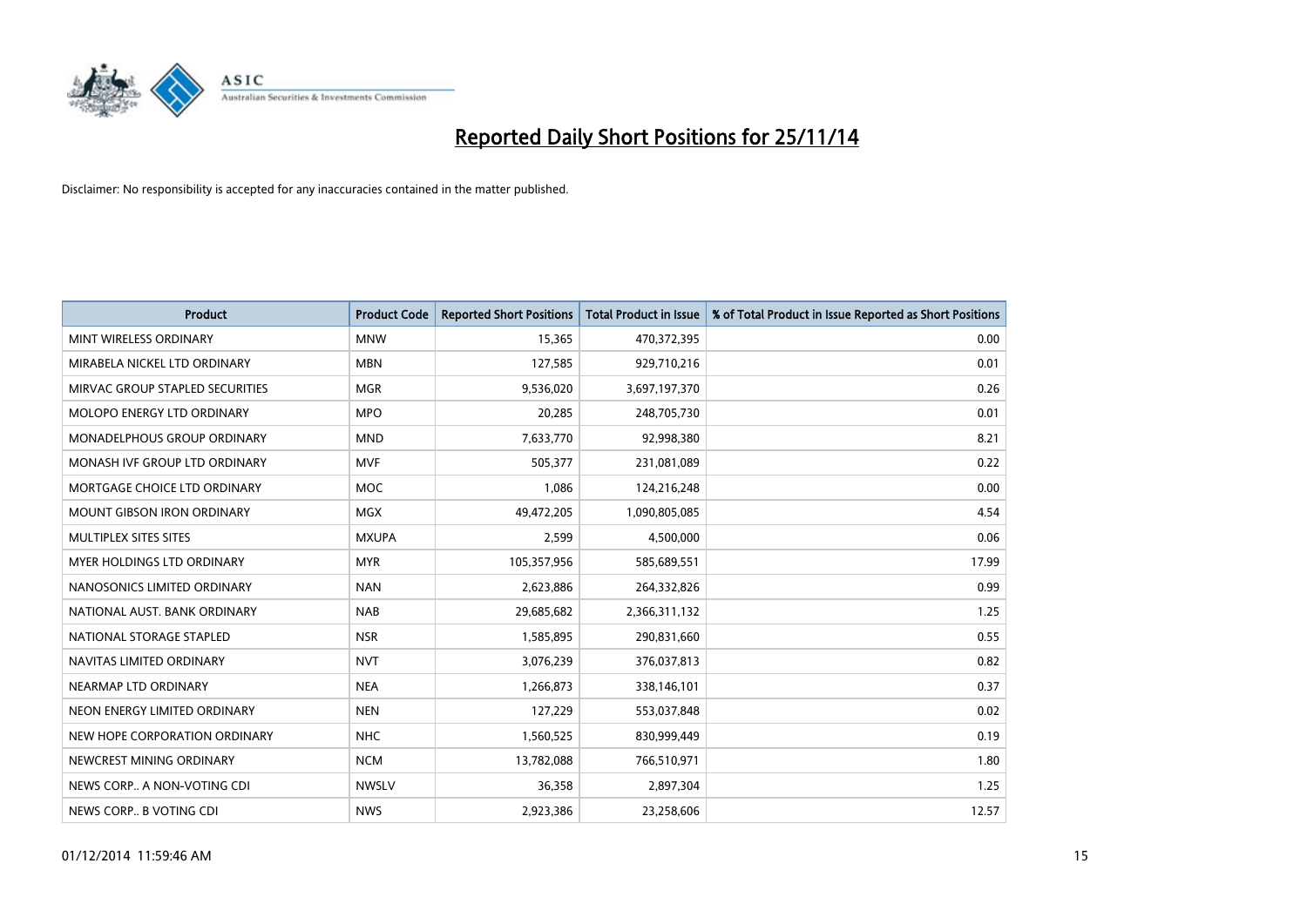

| <b>Product</b>                         | <b>Product Code</b> | <b>Reported Short Positions</b> | <b>Total Product in Issue</b> | % of Total Product in Issue Reported as Short Positions |
|----------------------------------------|---------------------|---------------------------------|-------------------------------|---------------------------------------------------------|
| NEWSAT LIMITED ORDINARY                | <b>NWT</b>          | 6,777,586                       | 643,199,841                   | 1.05                                                    |
| NEXTDC LIMITED ORDINARY                | <b>NXT</b>          | 17,282,491                      | 193,154,486                   | 8.95                                                    |
| NEXUS ENERGY LIMITED ORDINARY          | <b>NXS</b>          | 83,983                          | 1,330,219,459                 | 0.01                                                    |
| NIB HOLDINGS LIMITED ORDINARY          | <b>NHF</b>          | 2,124,329                       | 439,004,182                   | 0.48                                                    |
| NINE ENTERTAINMENT ORDINARY            | <b>NEC</b>          | 13,575,210                      | 940,295,023                   | 1.44                                                    |
| NOBLE MINERAL RES ORDINARY             | <b>NMG</b>          | 2,365,726                       | 666,397,952                   | 0.36                                                    |
| NORTHERN IRON LTD ORDINARY             | <b>NFE</b>          | 11,392                          | 484,405,314                   | 0.00                                                    |
| NORTHERN STAR ORDINARY                 | <b>NST</b>          | 17,910,982                      | 592,256,718                   | 3.02                                                    |
| NOVION PROPERTY GRP STAPLED SECURITIES | <b>NVN</b>          | 22,937,318                      | 3,050,355,727                 | 0.75                                                    |
| NRW HOLDINGS LIMITED ORDINARY          | <b>NWH</b>          | 12,180,222                      | 278,888,011                   | 4.37                                                    |
| NUFARM LIMITED ORDINARY                | <b>NUF</b>          | 7,028,759                       | 264,858,589                   | 2.65                                                    |
| NUPLEX INDUSTRIES ORDINARY             | <b>NPX</b>          | 1.000                           | 198,125,827                   | 0.00                                                    |
| OCEANAGOLD CORP. CHESS DEPOSITARY INT  | <b>OGC</b>          | 1,881,868                       | 301,520,186                   | 0.62                                                    |
| OIL SEARCH LTD ORDINARY                | OSH                 | 9,201,725                       | 1,522,692,587                 | 0.60                                                    |
| OM HOLDINGS LIMITED ORDINARY           | OMH                 | 58,082                          | 733,423,337                   | 0.01                                                    |
| ORBIS GOLD LTD ORDINARY                | <b>OBS</b>          | 10,000                          | 249,886,056                   | 0.00                                                    |
| ORICA LIMITED ORDINARY                 | ORI                 | 21,616,726                      | 372,743,291                   | 5.80                                                    |
| ORIGIN ENERGY ORDINARY                 | <b>ORG</b>          | 8,798,575                       | 1,106,302,799                 | 0.80                                                    |
| OROCOBRE LIMITED ORDINARY              | <b>ORE</b>          | 2,782,707                       | 132,041,911                   | 2.11                                                    |
| ORORA LIMITED ORDINARY                 | <b>ORA</b>          | 7,306,984                       | 1,206,684,923                 | 0.61                                                    |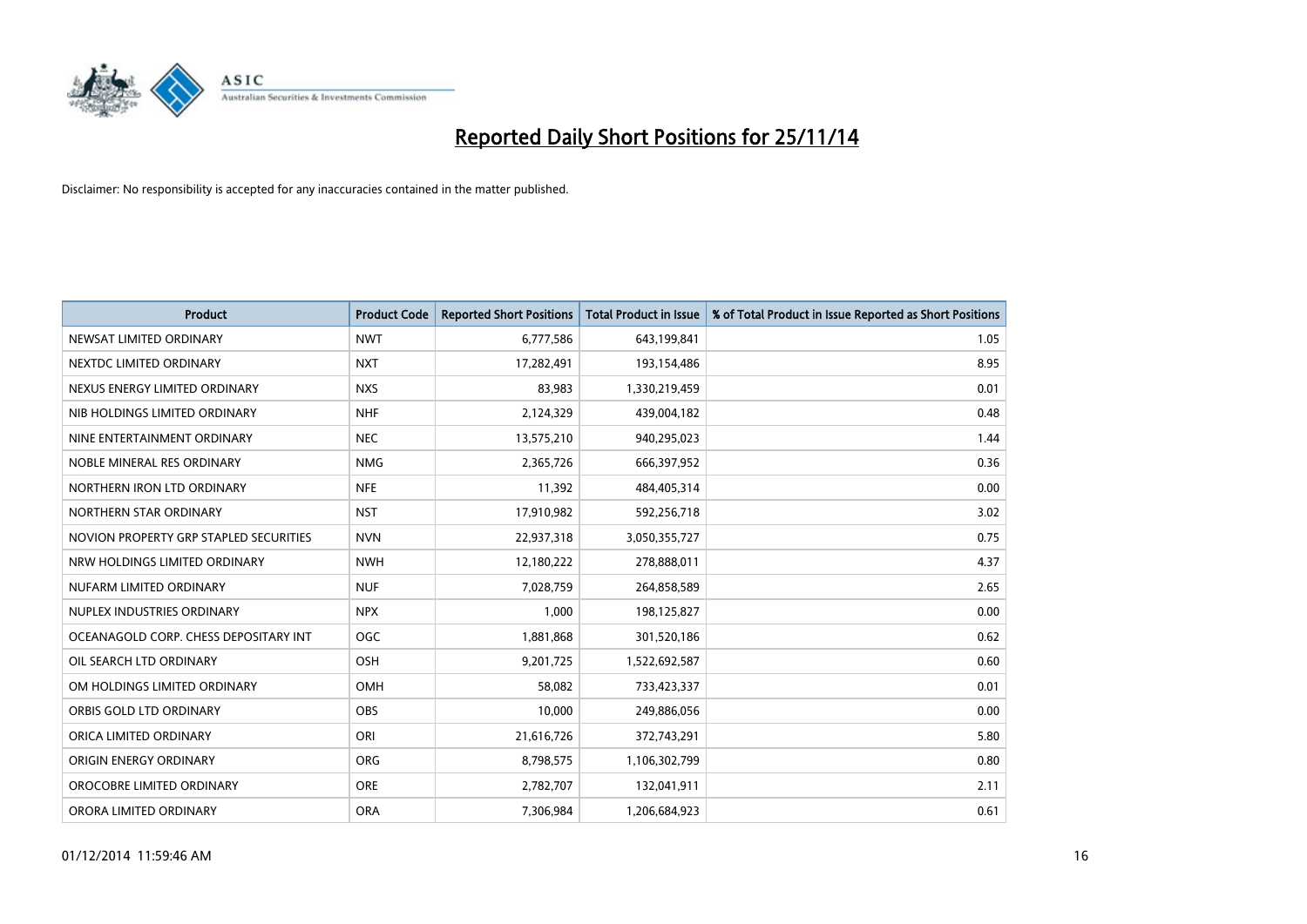

| <b>Product</b>                          | <b>Product Code</b> | <b>Reported Short Positions</b> | <b>Total Product in Issue</b> | % of Total Product in Issue Reported as Short Positions |
|-----------------------------------------|---------------------|---------------------------------|-------------------------------|---------------------------------------------------------|
| OROTONGROUP LIMITED ORDINARY            | ORL                 | 262,452                         | 40,880,902                    | 0.64                                                    |
| OZ MINERALS ORDINARY                    | OZL                 | 7,712,174                       | 303,470,022                   | 2.54                                                    |
| OZFOREX GROUP LTD ORDINARY              | <b>OFX</b>          | 8,230,853                       | 240,000,000                   | 3.43                                                    |
| PACIFIC BRANDS ORDINARY                 | <b>PBG</b>          | 73,755,212                      | 917,226,291                   | 8.04                                                    |
| PACT GROUP HLDGS LTD ORDINARY           | <b>PGH</b>          | 2,539,452                       | 294,097,961                   | 0.86                                                    |
| PALADIN ENERGY LTD ORDINARY             | <b>PDN</b>          | 118,631,029                     | 965,752,118                   | 12.28                                                   |
| PANAUST LIMITED ORDINARY                | <b>PNA</b>          | 147,668                         | 636,599,496                   | 0.02                                                    |
| PANORAMA SYNERGY LTD ORDINARY           | <b>PSY</b>          | 26,067                          | 493,403,798                   | 0.01                                                    |
| PANORAMIC RESOURCES ORDINARY            | PAN                 | 367,549                         | 322,275,824                   | 0.11                                                    |
| PANTERRA GOLD LTD ORDINARY              | PGI                 | $\mathbf{1}$                    | 846,215,609                   | 0.00                                                    |
| PAPERLINX LIMITED ORDINARY              | <b>PPX</b>          | 44,691                          | 665, 181, 261                 | 0.01                                                    |
| PAPERLINX SPS TRUST STEP UP PERP. PREF. | <b>PXUPA</b>        | 600                             | 2,850,000                     | 0.02                                                    |
| PATTIES FOODS LTD ORDINARY              | <b>PFL</b>          | 9,001                           | 139,144,338                   | 0.01                                                    |
| PEET LIMITED ORDINARY                   | <b>PPC</b>          | 52,774                          | 474,623,750                   | 0.01                                                    |
| PENINSULA ENERGY LTD ORDINARY           | <b>PEN</b>          | 4,000,000                       | 3,438,262,720                 | 0.12                                                    |
| PERPETUAL LIMITED ORDINARY              | <b>PPT</b>          | 1,232,789                       | 46,574,426                    | 2.65                                                    |
| PERSEUS MINING LTD ORDINARY             | PRU                 | 21,223,119                      | 526,656,401                   | 4.03                                                    |
| PHARMAXIS LTD ORDINARY                  | <b>PXS</b>          | 501,000                         | 310,120,349                   | 0.16                                                    |
| PHOSPHAGENICS LTD. ORDINARY             | POH                 | 43,750                          | 1,261,965,957                 | 0.00                                                    |
| PLATINUM ASSET ORDINARY                 | <b>PTM</b>          | 2,095,692                       | 581,041,982                   | 0.36                                                    |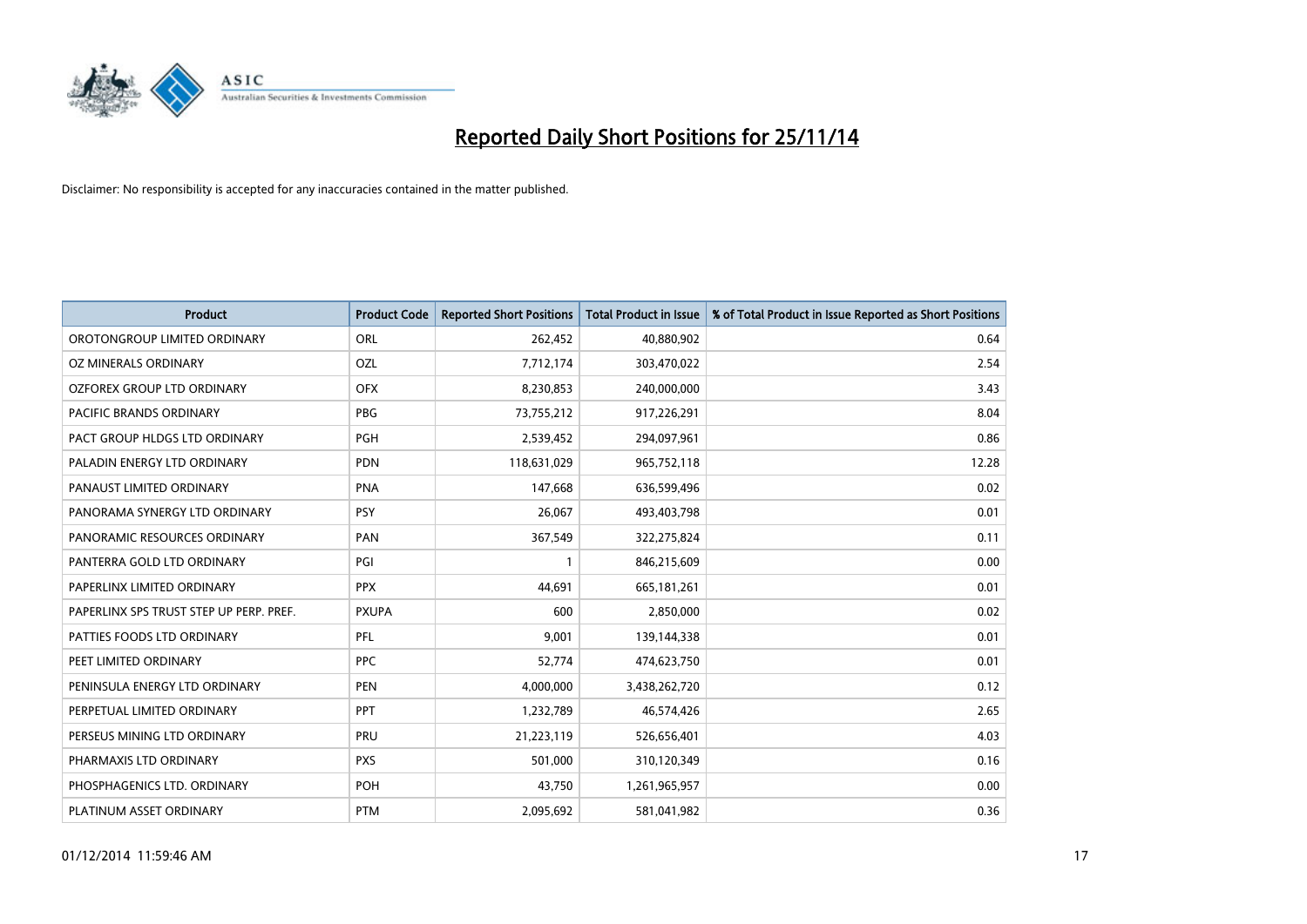

| <b>Product</b>                      | <b>Product Code</b> | <b>Reported Short Positions</b> | <b>Total Product in Issue</b> | % of Total Product in Issue Reported as Short Positions |
|-------------------------------------|---------------------|---------------------------------|-------------------------------|---------------------------------------------------------|
| PLATINUM AUSTRALIA ORDINARY         | <b>PLA</b>          | 836,127                         | 504,968,043                   | 0.17                                                    |
| PMP LIMITED ORDINARY                | <b>PMP</b>          | 27,581                          | 323,781,124                   | 0.01                                                    |
| POSEIDON NICK LTD ORDINARY          | POS                 | 1,369,000                       | 605,549,910                   | 0.23                                                    |
| PRANA BIOTECHNOLOGY ORDINARY        | PBT                 | 2,658,550                       | 488,936,960                   | 0.54                                                    |
| PREMIER INVESTMENTS ORDINARY        | <b>PMV</b>          | 213,769                         | 155,900,075                   | 0.14                                                    |
| PRIMA BIOMED LTD ORDINARY           | PRR                 | 132,361                         | 1,271,465,443                 | 0.01                                                    |
| PRIMARY HEALTH CARE ORDINARY        | <b>PRY</b>          | 28,755,048                      | 512,130,550                   | 5.61                                                    |
| PRIME MEDIA GRP LTD ORDINARY        | <b>PRT</b>          | 975,163                         | 366,330,303                   | 0.27                                                    |
| PROGRAMMED ORDINARY                 | <b>PRG</b>          | 183.897                         | 118,651,911                   | 0.15                                                    |
| PURA VIDA ENERGY NL ORDINARY        | <b>PVD</b>          | 295,144                         | 130,130,698                   | 0.23                                                    |
| <b>QANTAS AIRWAYS ORDINARY</b>      | QAN                 | 16,378,154                      | 2,196,330,250                 | 0.75                                                    |
| OBE INSURANCE GROUP ORDINARY        | <b>OBE</b>          | 18,591,819                      | 1,364,945,301                 | 1.36                                                    |
| <b>QUBE HOLDINGS LTD ORDINARY</b>   | <b>QUB</b>          | 5,084,190                       | 1,054,428,076                 | 0.48                                                    |
| RAMSAY HEALTH CARE ORDINARY         | <b>RHC</b>          | 459,282                         | 202,081,252                   | 0.23                                                    |
| <b>RCG CORPORATION LTD ORDINARY</b> | <b>RCG</b>          | 568,497                         | 263,808,625                   | 0.22                                                    |
| <b>RCR TOMLINSON ORDINARY</b>       | <b>RCR</b>          | 348,922                         | 139,000,806                   | 0.25                                                    |
| <b>REA GROUP ORDINARY</b>           | <b>REA</b>          | 2,284,554                       | 131,714,699                   | 1.73                                                    |
| <b>RECALL HOLDINGS LTD ORDINARY</b> | <b>REC</b>          | 4,047,515                       | 313,149,677                   | 1.29                                                    |
| <b>RECKON LIMITED ORDINARY</b>      | <b>RKN</b>          | 1,397,388                       | 112,084,762                   | 1.25                                                    |
| RED 5 LIMITED ORDINARY              | <b>RED</b>          | 174,740                         | 759,451,008                   | 0.02                                                    |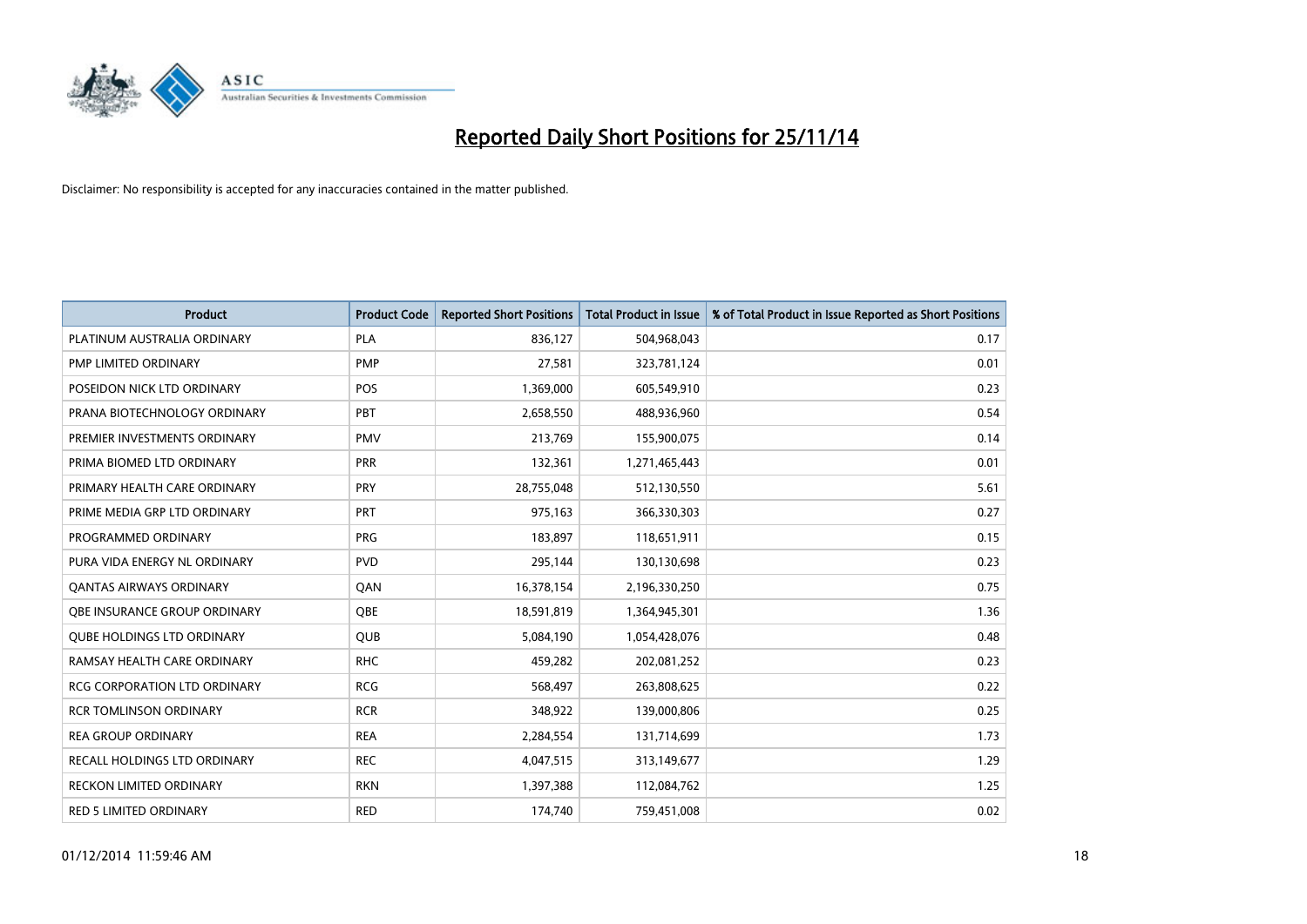

| <b>Product</b>                  | <b>Product Code</b> | <b>Reported Short Positions</b> | <b>Total Product in Issue</b> | % of Total Product in Issue Reported as Short Positions |
|---------------------------------|---------------------|---------------------------------|-------------------------------|---------------------------------------------------------|
| <b>RED FORK ENERGY ORDINARY</b> | <b>RFE</b>          | 376,415                         | 501,051,719                   | 0.08                                                    |
| REDBANK ENERGY LTD ORDINARY     | AEJ                 | 13                              | 786,287                       | 0.00                                                    |
| REED RESOURCES LTD ORDINARY     | <b>RDR</b>          | 2,000                           | 499,453,895                   | 0.00                                                    |
| REGIONAL EXPRESS ORDINARY       | <b>REX</b>          | 50,055                          | 110,154,375                   | 0.05                                                    |
| REGIS HEALTHCARE LTD ORDINARY   | <b>REG</b>          | 816,648                         | 300, 345, 797                 | 0.27                                                    |
| <b>REGIS RESOURCES ORDINARY</b> | <b>RRL</b>          | 57,745,820                      | 499,781,595                   | 11.55                                                   |
| RESMED INC CDI 10:1             | <b>RMD</b>          | 34,164,279                      | 1,397,522,030                 | 2.44                                                    |
| RESOLUTE MINING ORDINARY        | <b>RSG</b>          | 14,745,259                      | 641,189,223                   | 2.30                                                    |
| RESOURCE GENERATION ORDINARY    | <b>RES</b>          | 1,220                           | 581,380,338                   | 0.00                                                    |
| RETAIL FOOD GROUP ORDINARY      | <b>RFG</b>          | 5,661,502                       | 154,379,893                   | 3.67                                                    |
| REX MINERALS LIMITED ORDINARY   | <b>RXM</b>          | 975,597                         | 220,519,784                   | 0.44                                                    |
| RIO TINTO LIMITED ORDINARY      | <b>RIO</b>          | 5,518,292                       | 435,758,720                   | 1.27                                                    |
| ROC OIL COMPANY ORDINARY        | <b>ROC</b>          | 616,434                         | 687,618,400                   | 0.09                                                    |
| ROX RESOURCES ORDINARY          | <b>RXL</b>          | 5,523,255                       | 849,673,095                   | 0.65                                                    |
| ROYAL WOLF HOLDINGS ORDINARY    | <b>RWH</b>          | 212,781                         | 100,387,052                   | 0.21                                                    |
| SAI GLOBAL LIMITED ORDINARY     | SAI                 | 764,552                         | 211,726,802                   | 0.36                                                    |
| SALMAT LIMITED ORDINARY         | <b>SLM</b>          | 101,767                         | 159,812,799                   | 0.06                                                    |
| SAMSON OIL & GAS LTD ORDINARY   | SSN                 | 14,879,700                      | 2,837,782,022                 | 0.52                                                    |
| SANDFIRE RESOURCES ORDINARY     | <b>SFR</b>          | 3,844,608                       | 155,950,968                   | 2.47                                                    |
| <b>SANTOS LTD ORDINARY</b>      | <b>STO</b>          | 7,989,117                       | 982,270,775                   | 0.81                                                    |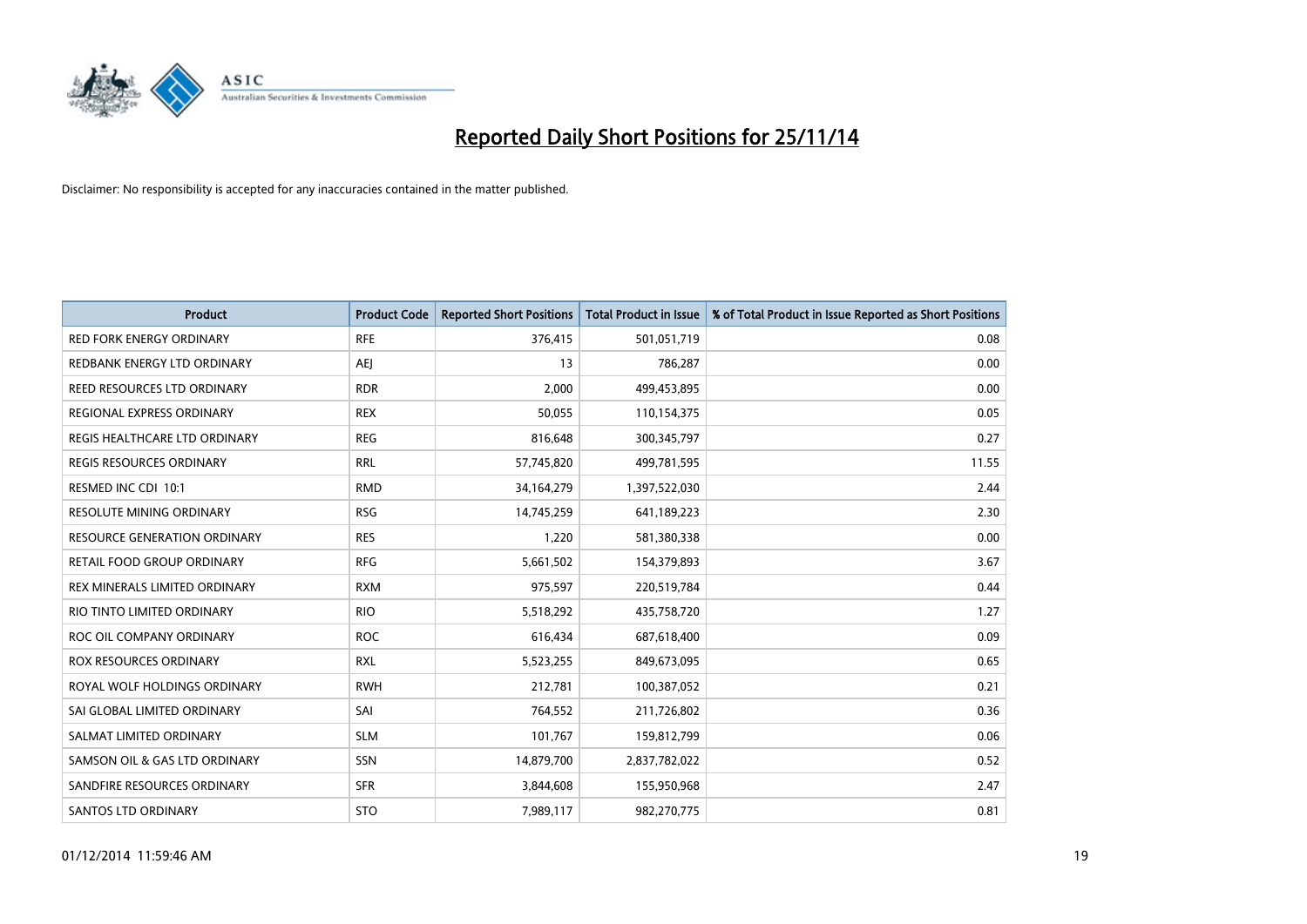

| <b>Product</b>                           | <b>Product Code</b> | <b>Reported Short Positions</b> | <b>Total Product in Issue</b> | % of Total Product in Issue Reported as Short Positions |
|------------------------------------------|---------------------|---------------------------------|-------------------------------|---------------------------------------------------------|
| SARACEN MINERAL ORDINARY                 | SAR                 | 9,237,277                       | 792,784,738                   | 1.17                                                    |
| SCA PROPERTY GROUP STAPLED SECURITIES    | <b>SCP</b>          | 18,002,179                      | 648,628,320                   | 2.78                                                    |
| <b>SCENTRE GRP STAPLED</b>               | <b>SCG</b>          | 23,813,914                      | 5,324,296,678                 | 0.45                                                    |
| SEDGMAN LIMITED ORDINARY                 | SDM                 | 1,128,550                       | 227,059,277                   | 0.50                                                    |
| SEEK LIMITED ORDINARY                    | <b>SEK</b>          | 11,121,569                      | 342,335,122                   | 3.25                                                    |
| SELECT HARVESTS ORDINARY                 | SHV                 | 1,102,612                       | 70,940,874                    | 1.55                                                    |
| SENEX ENERGY LIMITED ORDINARY            | <b>SXY</b>          | 50,923,114                      | 1,149,657,377                 | 4.43                                                    |
| SERVICE STREAM ORDINARY                  | <b>SSM</b>          | 30                              | 386,389,873                   | 0.00                                                    |
| SEVEN GROUP HOLDINGS ORDINARY            | <b>SVW</b>          | 3,609,855                       | 299,199,240                   | 1.21                                                    |
| SEVEN WEST MEDIA LTD ORDINARY            | <b>SWM</b>          | 18,989,351                      | 999,160,872                   | 1.90                                                    |
| SEYMOUR WHYTE LTD ORDINARY               | SWL                 | 41,637                          | 87,647,595                    | 0.05                                                    |
| SG FLEET GROUP LTD ORDINARY              | SGF                 | 51,168                          | 242,691,826                   | 0.02                                                    |
| SIGMA PHARMACEUTICAL ORDINARY            | <b>SIP</b>          | 24,222,020                      | 1,108,086,575                 | 2.19                                                    |
| SILEX SYSTEMS ORDINARY                   | <b>SLX</b>          | 6,869,647                       | 170,467,339                   | 4.03                                                    |
| SILVER CHEF LIMITED ORDINARY             | SIV                 | 20,723                          | 29,640,865                    | 0.07                                                    |
| SILVER LAKE RESOURCE ORDINARY            | <b>SLR</b>          | 25,629,773                      | 503,233,971                   | 5.09                                                    |
| SIMS METAL MGMT LTD ORDINARY             | SGM                 | 17,742,544                      | 204,633,630                   | 8.67                                                    |
| SINGAPORE TELECOMM. CHESS DEPOSITARY INT | SGT                 | 1,211,406                       | 122,451,878                   | 0.99                                                    |
| SINO GAS ENERGY ORDINARY                 | <b>SEH</b>          | 10,624,889                      | 1,542,672,358                 | 0.69                                                    |
| SIRIUS RESOURCES NL ORDINARY             | <b>SIR</b>          | 15,622,448                      | 341,438,269                   | 4.58                                                    |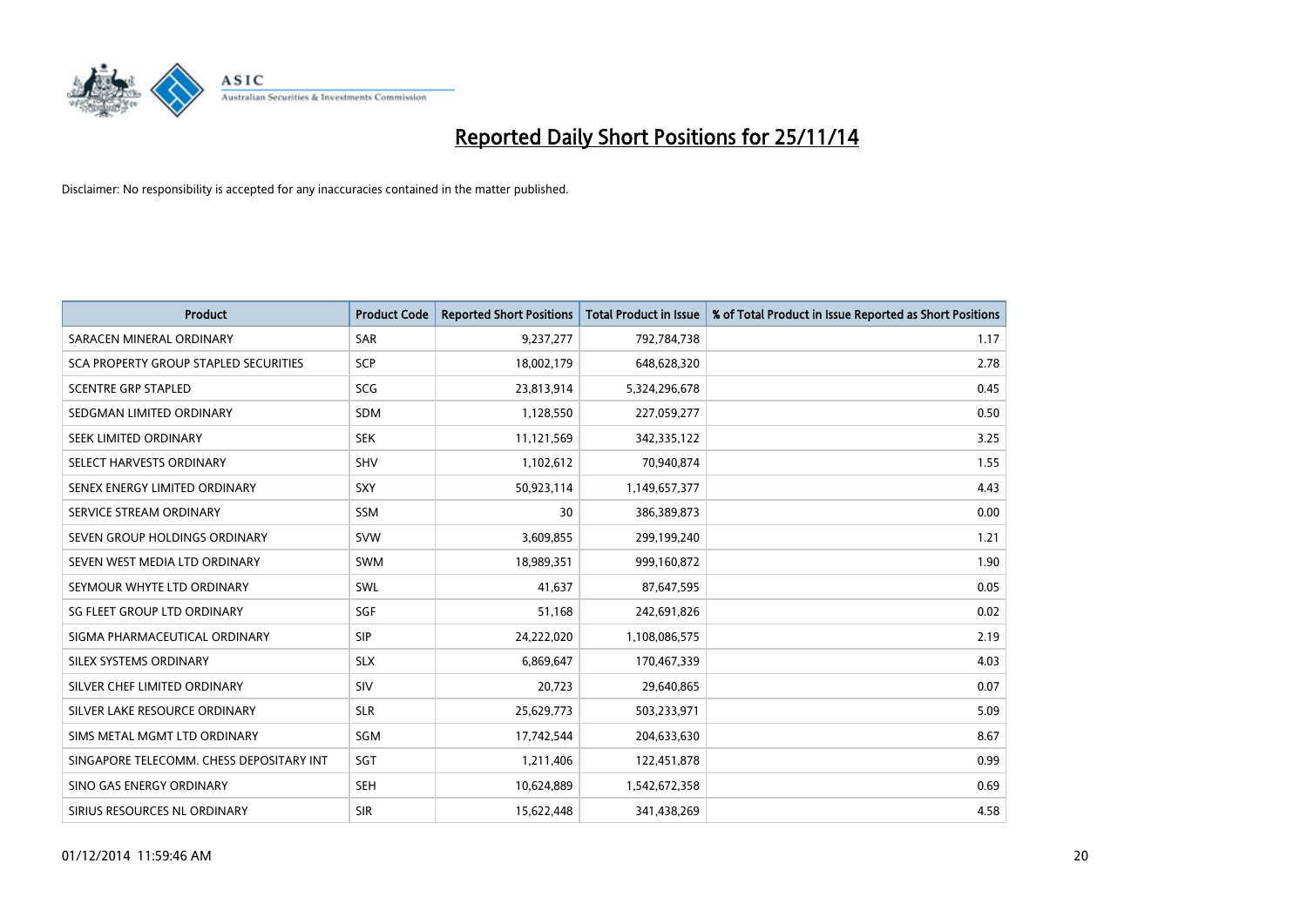

| <b>Product</b>                           | <b>Product Code</b> | <b>Reported Short Positions</b> | <b>Total Product in Issue</b> | % of Total Product in Issue Reported as Short Positions |
|------------------------------------------|---------------------|---------------------------------|-------------------------------|---------------------------------------------------------|
| SIRTEX MEDICAL ORDINARY                  | <b>SRX</b>          | 138,622                         | 56,530,231                    | 0.25                                                    |
| SKILLED GROUP LTD ORDINARY               | <b>SKE</b>          | 6,632,322                       | 235,753,791                   | 2.81                                                    |
| <b>SKY NETWORK ORDINARY</b>              | <b>SKT</b>          | 11,517,447                      | 389,139,785                   | 2.96                                                    |
| SKYCITY ENT GRP LTD ORDINARY             | <b>SKC</b>          | 8,090,510                       | 587,472,741                   | 1.38                                                    |
| <b>SLATER &amp; GORDON ORDINARY</b>      | SGH                 | 4,219,031                       | 208,695,621                   | 2.02                                                    |
| SMS MANAGEMENT, ORDINARY                 | <b>SMX</b>          | 1,317,670                       | 69,394,537                    | 1.90                                                    |
| SONIC HEALTHCARE ORDINARY                | <b>SHL</b>          | 2,605,425                       | 401,194,056                   | 0.65                                                    |
| SOUL PATTINSON (W.H) ORDINARY            | SOL                 | 25,940                          | 239,395,320                   | 0.01                                                    |
| SPARK INFRASTRUCTURE STAPLED US PROHIBT. | SKI                 | 16,904,159                      | 1,466,360,128                 | 1.15                                                    |
| SPARK NEW ZEALAND ORDINARY               | <b>SPK</b>          | 12,844,911                      | 1,834,767,958                 | 0.70                                                    |
| SPDR 200 FUND ETF UNITS                  | <b>STW</b>          | 270,841                         | 46,846,865                    | 0.58                                                    |
| SPECIALTY FASHION ORDINARY               | <b>SFH</b>          | 28,545                          | 192,236,121                   | 0.01                                                    |
| SPOTLESS GRP HLD LTD ORDINARY            | <b>SPO</b>          | 40,197,947                      | 1,098,290,178                 | 3.66                                                    |
| ST BARBARA LIMITED ORDINARY              | <b>SBM</b>          | 10,188,328                      | 494,269,192                   | 2.06                                                    |
| STARPHARMA HOLDINGS ORDINARY             | <b>SPL</b>          | 12,660,051                      | 319,008,325                   | 3.97                                                    |
| STEADFAST GROUP LTD ORDINARY             | SDF                 | 19,682,924                      | 503,352,992                   | 3.91                                                    |
| STHN CROSS MEDIA ORDINARY                | SXL                 | 40,910,207                      | 731,319,622                   | 5.59                                                    |
| STOCKLAND UNITS/ORD STAPLED              | SGP                 | 8,598,398                       | 2,348,746,744                 | 0.37                                                    |
| STRAITS RES LTD. ORDINARY                | SRQ                 | 20,370                          | 1,217,730,293                 | 0.00                                                    |
| STW COMMUNICATIONS ORDINARY              | SGN                 | 5,431,410                       | 409,699,000                   | 1.33                                                    |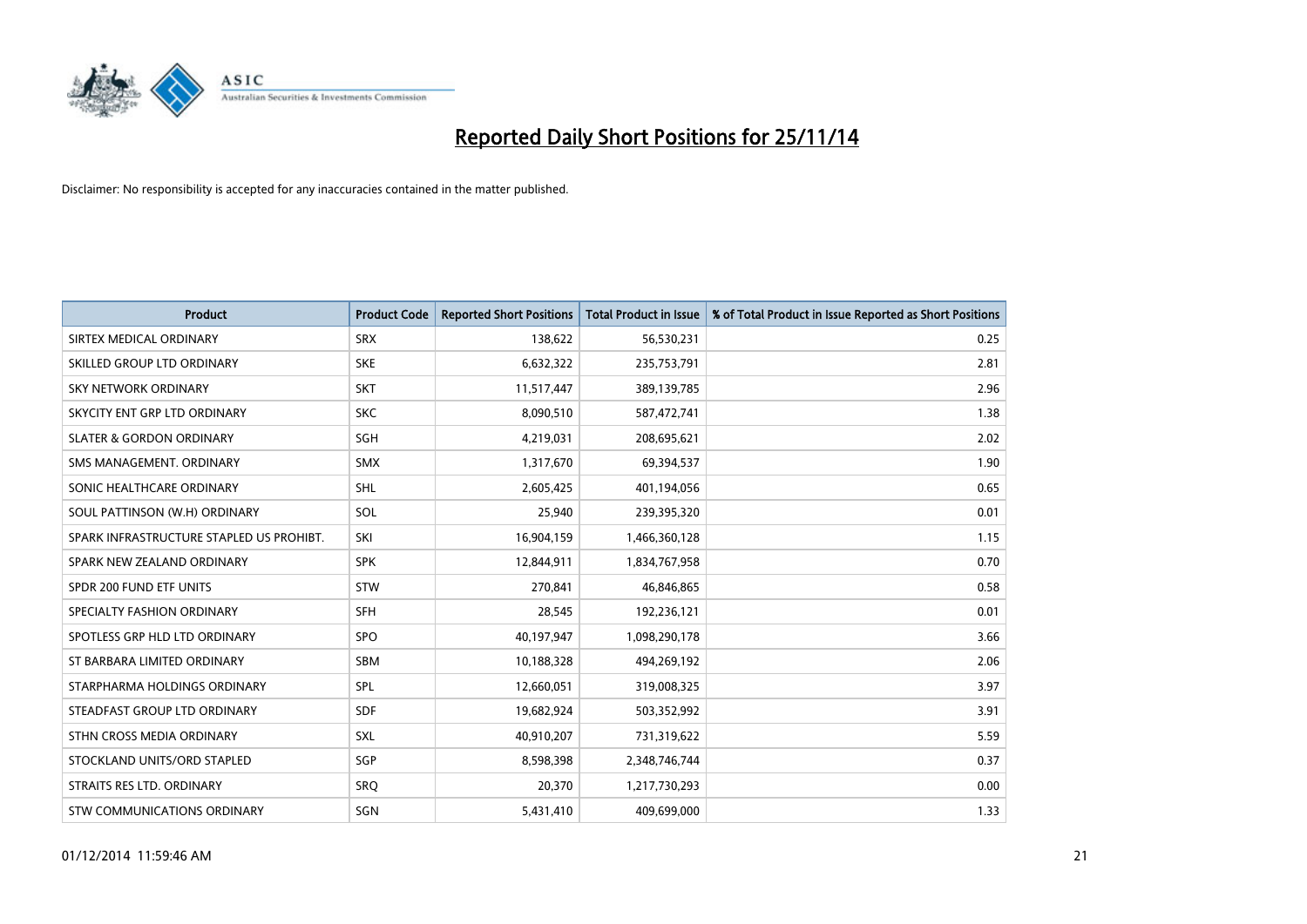

| <b>Product</b>                   | <b>Product Code</b> | <b>Reported Short Positions</b> | <b>Total Product in Issue</b> | % of Total Product in Issue Reported as Short Positions |
|----------------------------------|---------------------|---------------------------------|-------------------------------|---------------------------------------------------------|
| SUNCORP GROUP LTD ORDINARY       | <b>SUN</b>          | 6,684,464                       | 1,286,600,980                 | 0.52                                                    |
| SUNDANCE ENERGY ORDINARY         | <b>SEA</b>          | 1,848,945                       | 549,207,339                   | 0.34                                                    |
| SUNDANCE RESOURCES ORDINARY      | <b>SDL</b>          | 84,725,924                      | 3,082,028,456                 | 2.75                                                    |
| SUNLAND GROUP LTD ORDINARY       | <b>SDG</b>          | 100,567                         | 181,710,087                   | 0.06                                                    |
| SUPER RET REP LTD ORDINARY       | SUL                 | 16,070,155                      | 196,897,430                   | 8.16                                                    |
| SWICK MINING ORDINARY            | <b>SWK</b>          | 50,000                          | 217,643,703                   | 0.02                                                    |
| SYD AIRPORT STAPLED US PROHIBIT. | SYD                 | 34,969,023                      | 2,216,216,041                 | 1.58                                                    |
| SYRAH RESOURCES ORDINARY         | <b>SYR</b>          | 5,012,988                       | 164,135,076                   | 3.05                                                    |
| TABCORP HOLDINGS LTD ORDINARY    | <b>TAH</b>          | 17,956,552                      | 765,652,364                   | 2.35                                                    |
| TAP OIL LIMITED ORDINARY         | <b>TAP</b>          | 108,865                         | 243,186,639                   | 0.04                                                    |
| TASSAL GROUP LIMITED ORDINARY    | <b>TGR</b>          | 89,900                          | 146,897,115                   | 0.06                                                    |
| <b>TATTS GROUP LTD ORDINARY</b>  | <b>TTS</b>          | 29,755,385                      | 1,445,759,948                 | 2.06                                                    |
| <b>TECHNOLOGY ONE ORDINARY</b>   | <b>TNE</b>          | 3,057,506                       | 308,796,455                   | 0.99                                                    |
| TELECOM CORPORATION ORDINARY     | <b>TEL</b>          | 136,002                         | 1,828,530,844                 | 0.01                                                    |
| TELSTRA CORPORATION, ORDINARY    | <b>TLS</b>          | 37,458,345                      | 12,225,655,836                | 0.31                                                    |
| TEN NETWORK HOLDINGS ORDINARY    | <b>TEN</b>          | 134,762,624                     | 2,630,984,596                 | 5.12                                                    |
| TERANGA GOLD CORP CDI 1:1        | TGZ                 | 8,105                           | 72,850,029                    | 0.01                                                    |
| TFS CORPORATION LTD ORDINARY     | <b>TFC</b>          | 8,853,594                       | 325,267,408                   | 2.72                                                    |
| THE REJECT SHOP ORDINARY         | <b>TRS</b>          | 1,956,014                       | 28,844,648                    | 6.78                                                    |
| THINK CHILDCARE EDU ORDINARY     | <b>TNK</b>          | 412,238                         | 39,600,000                    | 1.04                                                    |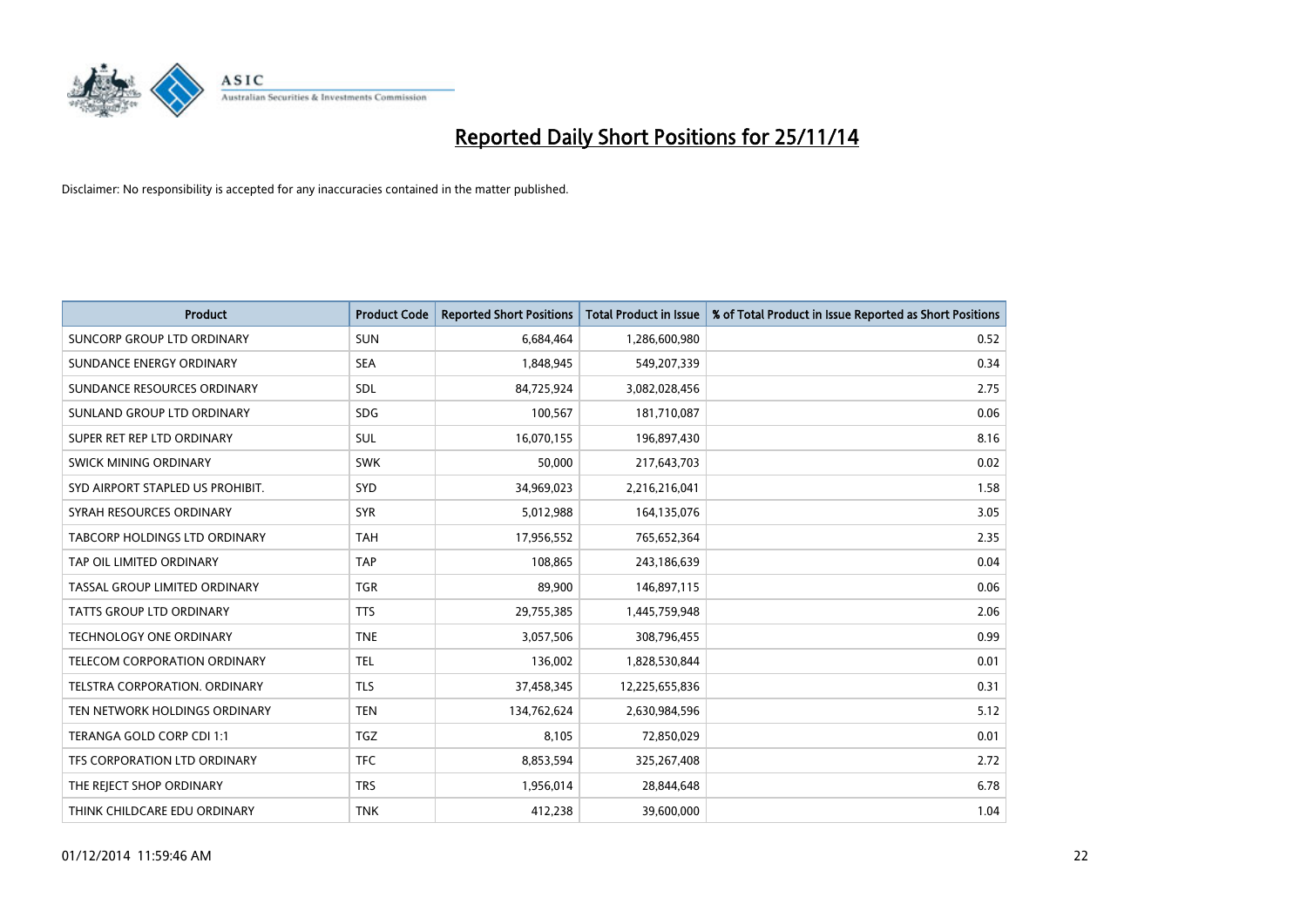

| <b>Product</b>                       | <b>Product Code</b> | <b>Reported Short Positions</b> | <b>Total Product in Issue</b> | % of Total Product in Issue Reported as Short Positions |
|--------------------------------------|---------------------|---------------------------------|-------------------------------|---------------------------------------------------------|
| THORN GROUP LIMITED ORDINARY         | <b>TGA</b>          | 345,618                         | 150,634,985                   | 0.23                                                    |
| TIGER RESOURCES ORDINARY             | <b>TGS</b>          | 10,019,083                      | 1,143,541,406                 | 0.88                                                    |
| TNG LIMITED ORDINARY                 | <b>TNG</b>          | 31,005                          | 609,783,834                   | 0.01                                                    |
| TOLL HOLDINGS LTD ORDINARY           | <b>TOL</b>          | 21,689,440                      | 717,437,878                   | 3.02                                                    |
| TORO ENERGY LIMITED ORDINARY         | <b>TOE</b>          | 30,557                          | 1,567,784,418                 | 0.00                                                    |
| <b>TOX FREE SOLUTIONS ORDINARY</b>   | <b>TOX</b>          | 2,064,243                       | 133,752,359                   | 1.54                                                    |
| TPG TELECOM LIMITED ORDINARY         | <b>TPM</b>          | 10,711,601                      | 793,808,141                   | 1.35                                                    |
| TRADE ME GROUP ORDINARY              | <b>TME</b>          | 5,950,663                       | 396,913,549                   | 1.50                                                    |
| <b>TRANSFIELD SERVICES ORDINARY</b>  | <b>TSE</b>          | 8,269,222                       | 512,457,716                   | 1.61                                                    |
| TRANSPACIFIC INDUST, ORDINARY        | <b>TPI</b>          | 28,814,517                      | 1,579,648,778                 | 1.82                                                    |
| TRANSURBAN GROUP TRIPLE STAPLED SEC. | TCL                 | 20,840,028                      | 1,906,390,878                 | 1.09                                                    |
| <b>TREASURY GROUP ORDINARY</b>       | <b>TRG</b>          | 65,726                          | 23,697,498                    | 0.28                                                    |
| TREASURY WINE ESTATE ORDINARY        | <b>TWE</b>          | 11,758,872                      | 651,261,403                   | 1.81                                                    |
| <b>TRITON MIN LTD ORDINARY</b>       | <b>TON</b>          | 97,232                          | 310,101,731                   | 0.03                                                    |
| TROY RESOURCES LTD ORDINARY          | <b>TRY</b>          | 5,765,149                       | 195,265,161                   | 2.95                                                    |
| UGL LIMITED ORDINARY                 | UGL                 | 20,319,449                      | 166,511,240                   | 12.20                                                   |
| UNILIFE CORPORATION CDI 6:1          | <b>UNS</b>          | 120,000                         | 275,193,858                   | 0.04                                                    |
| UNITY MINING LTD ORDINARY            | <b>UML</b>          | 319,871                         | 1,133,122,711                 | 0.03                                                    |
| UXC LIMITED ORDINARY                 | <b>UXC</b>          | 2,981,368                       | 331,468,991                   | 0.90                                                    |
| VEDA GROUP LTD ORDINARY              | <b>VED</b>          | 13,504,840                      | 842,055,406                   | 1.60                                                    |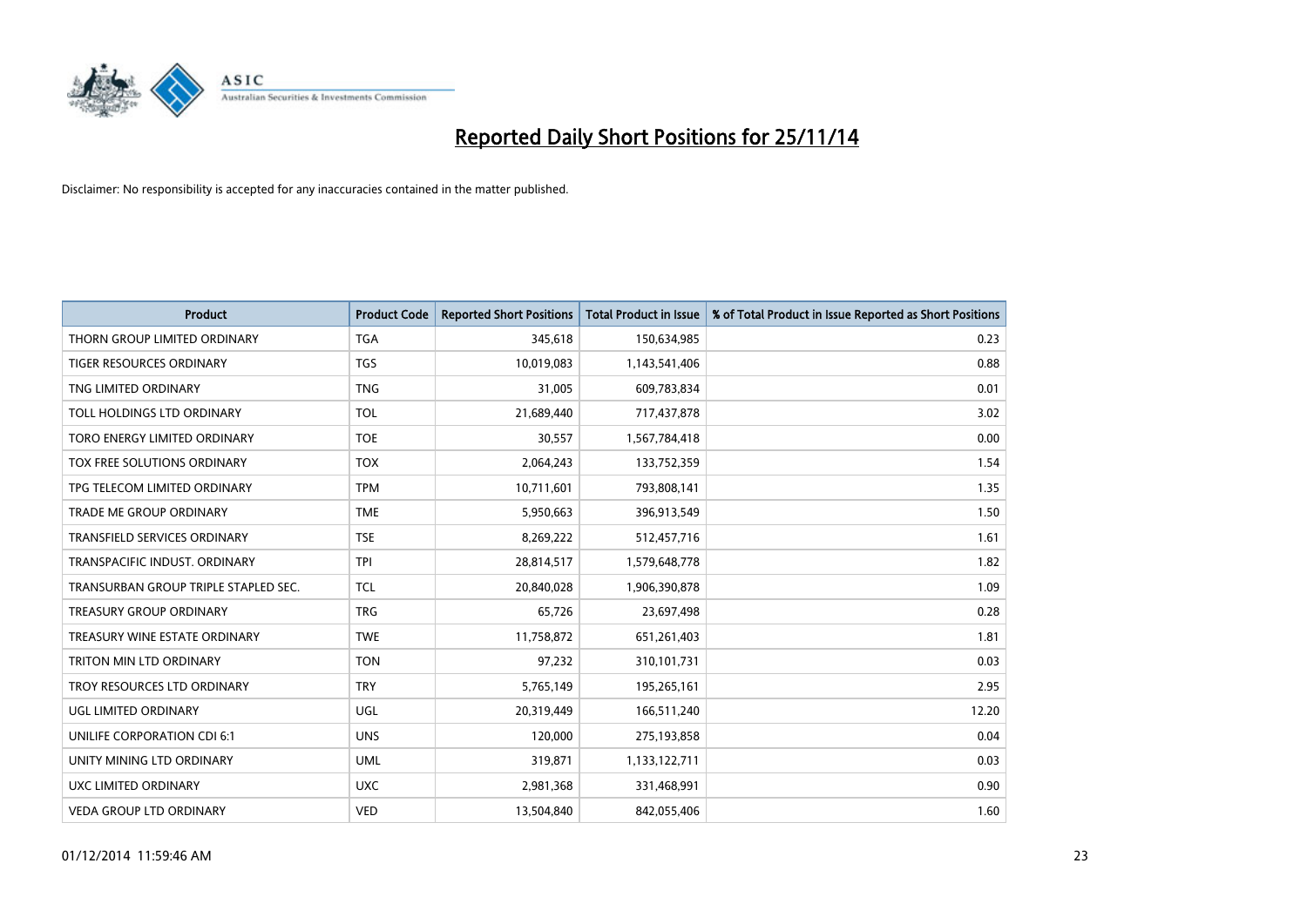

| <b>Product</b>                       | <b>Product Code</b> | <b>Reported Short Positions</b> | <b>Total Product in Issue</b> | % of Total Product in Issue Reported as Short Positions |
|--------------------------------------|---------------------|---------------------------------|-------------------------------|---------------------------------------------------------|
| <b>VENTURE MINERALS ORDINARY</b>     | <b>VMS</b>          | 238,000                         | 287,320,170                   | 0.08                                                    |
| VILLAGE ROADSHOW LTD ORDINARY        | <b>VRL</b>          | 854,238                         | 159,509,459                   | 0.54                                                    |
| <b>VIRGIN AUS HLDG LTD ORDINARY</b>  | <b>VAH</b>          | 44,387,484                      | 3,524,912,131                 | 1.26                                                    |
| <b>VIRTUS HEALTH LTD ORDINARY</b>    | <b>VRT</b>          | 4,752,835                       | 79,885,938                    | 5.95                                                    |
| <b>VISION EYE INSTITUTE ORDINARY</b> | <b>VEI</b>          | 1,586,666                       | 178,737,431                   | 0.89                                                    |
| <b>VOCATION LTD ORDINARY</b>         | <b>VET</b>          | 9,692,015                       | 230,000,000                   | 4.21                                                    |
| <b>VOCUS COMMS LTD ORDINARY</b>      | <b>VOC</b>          | 723,612                         | 104,803,018                   | 0.69                                                    |
| WAM CAPITAL LIMITED ORDINARY         | <b>WAM</b>          | 28,546                          | 345,405,201                   | 0.01                                                    |
| WARRNAMBOOL CHEESE ORDINARY          | <b>WCB</b>          | 19                              | 56,098,797                    | 0.00                                                    |
| <b>WATPAC LIMITED ORDINARY</b>       | <b>WTP</b>          | 1,534,583                       | 189,258,397                   | 0.81                                                    |
| <b>WDS LIMITED ORDINARY</b>          | <b>WDS</b>          | 520,616                         | 144,740,614                   | 0.36                                                    |
| WEBIET LIMITED ORDINARY              | <b>WEB</b>          | 1,335,924                       | 79,397,959                    | 1.68                                                    |
| <b>WESFARMERS LIMITED ORDINARY</b>   | <b>WES</b>          | 848,507                         | 1,143,274,951                 | 0.07                                                    |
| WESTERN AREAS LTD ORDINARY           | <b>WSA</b>          | 17,942,171                      | 232,580,131                   | 7.71                                                    |
| WESTERN DESERT RES. ORDINARY         | <b>WDR</b>          | 2,490,070                       | 620,049,919                   | 0.40                                                    |
| WESTERN DESERT RES. RIGHTS 31-MAR-14 | <b>WDRR</b>         | 17,835                          | 120,009,662                   | 0.01                                                    |
| <b>WESTFIELD CORP STAPLED</b>        | WFD                 | 3,369,881                       | 2,078,089,686                 | 0.16                                                    |
| WESTFIELD GROUP ORD/UNIT STAPLED SEC | <b>WDC</b>          | 945,234                         | 2,078,089,686                 | 0.05                                                    |
| <b>WESTPAC BANKING CORP ORDINARY</b> | <b>WBC</b>          | 35,984,897                      | 3,109,048,309                 | 1.16                                                    |
| WHITE ENERGY COMPANY ORDINARY        | <b>WEC</b>          | 31,950                          | 328,374,494                   | 0.01                                                    |